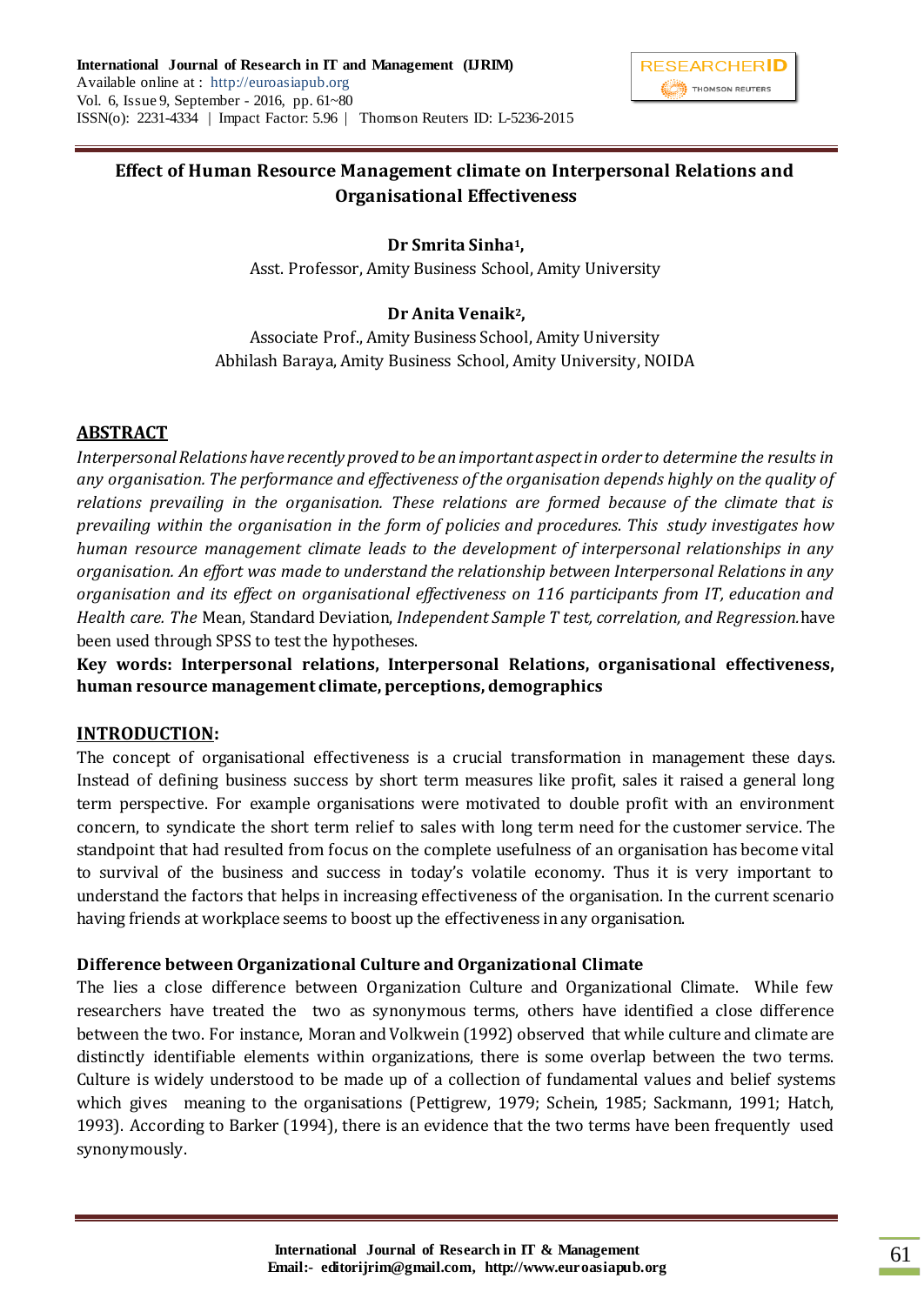However, few other researchers have defined Organizational climate as a reflection of the way people perceive and describe the characteristics of their environment. On the contrary, organizational culture reflects the way things are done within an organization ( Verbeke, Volgering and Hessels 1998).

A further distinction between the two lies in the contention that the climate of an organisation consists essentially of shared perceptions, whereas the culture of an organisation is made up of shared assumptions (Ashforth, 1985). Similarly, Moran and Volkwein (1992) contended that the climate focuses on the attitudes and values alone, whereas culture exists as a collection of basic assumptions, in addition to attitudes and values.

Hence, keeping this in mind, the variable of climate was taken rather than organization culture.

## **LITRATURE REVIEW**

## **Human resource management Climate**

**Lewin, Lippitt & White (1939**) observed that, "Human resource management climate is furthermost regularly studied topics in organisational behaviour and psychology. Human resource management climate is behaviourally oriented, and it defines what is happening to organisational employees**.** And Also, the framework and concept of organisational climate has developed over a time with the original available reference on framework of Human Resource Management climate which draws back to 1939". Lewin, Lippitt and White, who linked 'social climate with leadership', were not able to deliver any framework for the measurement of this concept. One of the latest references to the Human resource management climate framework is by Patterson, et al. (2005), who reported the genuinity and development of a multi-dimensional measure of Human resource management climate.



**International Journal of Research in IT & Management Email:- editorijrim@gmail.com, http://www.euroasiapub.org**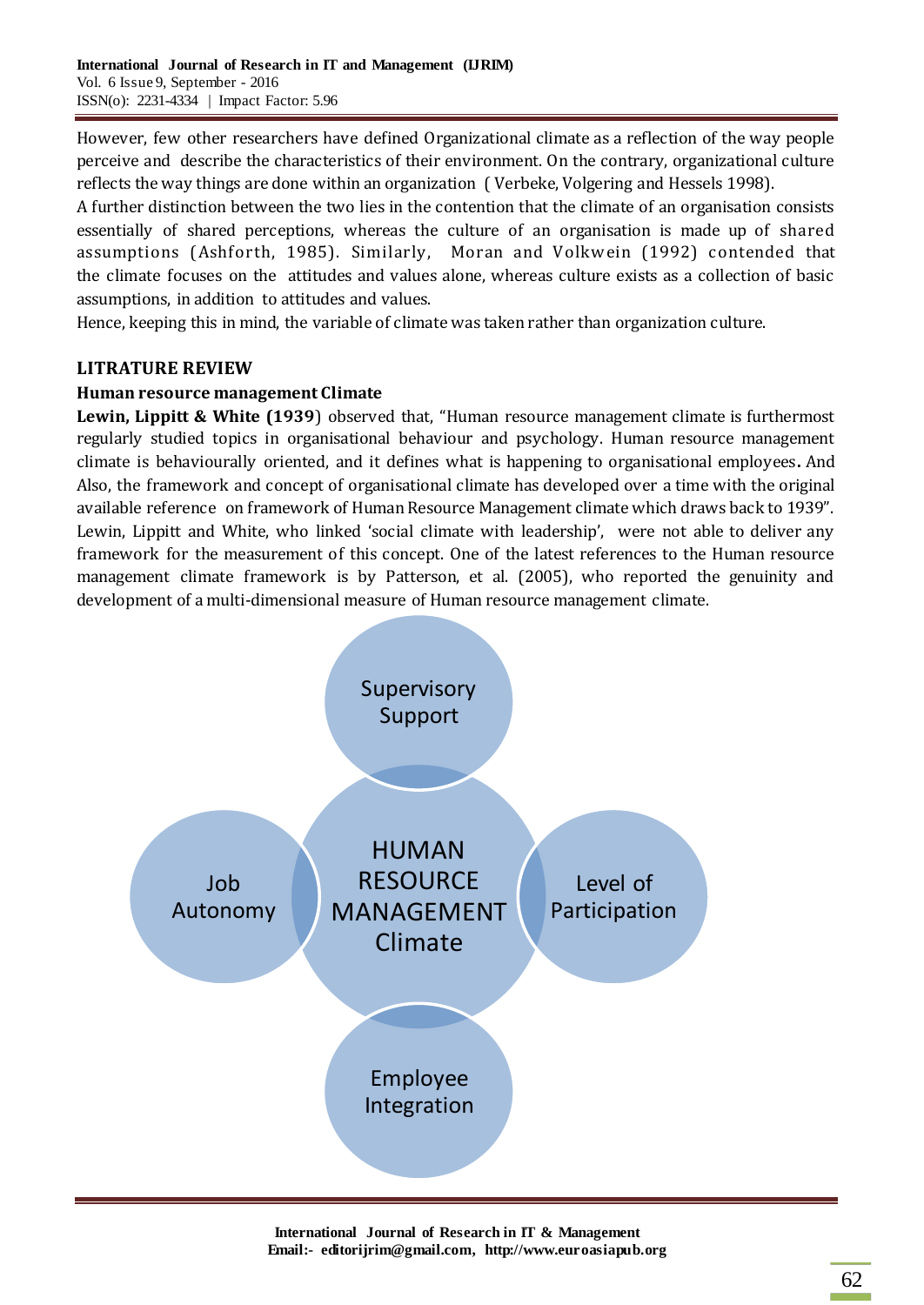Various dimensions of human resource management climate included in this research as variables are explained under.

## **Job autonomy:**

.

Numerous leadership parts showcased job autonomy, which literally means providing the opportunity to expand and develop the duties and responsibilities that they were employed to perform. Work independence likewise advert to how and when to perform your duties, and in addition the level of autonomous judgment and watchfulness needed to do your work. Job autonomy is seen in various ways; hence a solid definition is not available, yet by and large it means a worker can practice choice and poise at work. Researchers say that labourers who accept that they are allowed to settle on decisions in the work environment — and be responsible for the choices are more satisfied and productive.

## **Level of participation:**

Worker's participation in management includes the following:

- Worker's participation in management helps employees to stand a chance in organization's decision making.
- Worker's participation may be at the shop level, departmental level or at the top level.
- The employee's participation in the management is the willingness to accept commitment and share responsibility by employee's in executing the decisions of the management with consultation by the employer.
- The employee's participation is conducted through the mechanism of forums which provide for association of employee's representatives.
- The idea that is behind worker's participation is to dole control and self-discipline among employers and also for the smooth working of management.

Employee's participation may occur in all the administration levels, however sometimes it may shift from administration to administration. Cooperation of employee's in management working is more apparent at subordinate level and less probable at the topmost level of management. Broadly there are some of the following file levels of participation of employees in management.

## **Employee integration:**

These days more and more employees are looking forward to work for a company that is actively involved into various sustainability awareness programs and Corporate Social Responsibility. In such a competitive world today when there is such a huge demand for talented employees, keeping them satisfied is not only related to just bonuses and stock options. Employees these days want to be a part of a greater cause that their organisation is practicing. As a result, in addition to continuously providing employees with perks for performing better, companies these days are using the term "employee integration" to define programs in which the employees gain rewards or perks for contributing to sustainability activities or being socially responsible. The current employee engagement practice which is being practiced is to link sustainability measures to job descriptions, bonuses and compensation packages of the organization's employees. For example, at Patagonia, if an employee takes a leave in order to participate in a volunteer program that promotes an environmental cause, then these employees will receive a month's benefits and salary.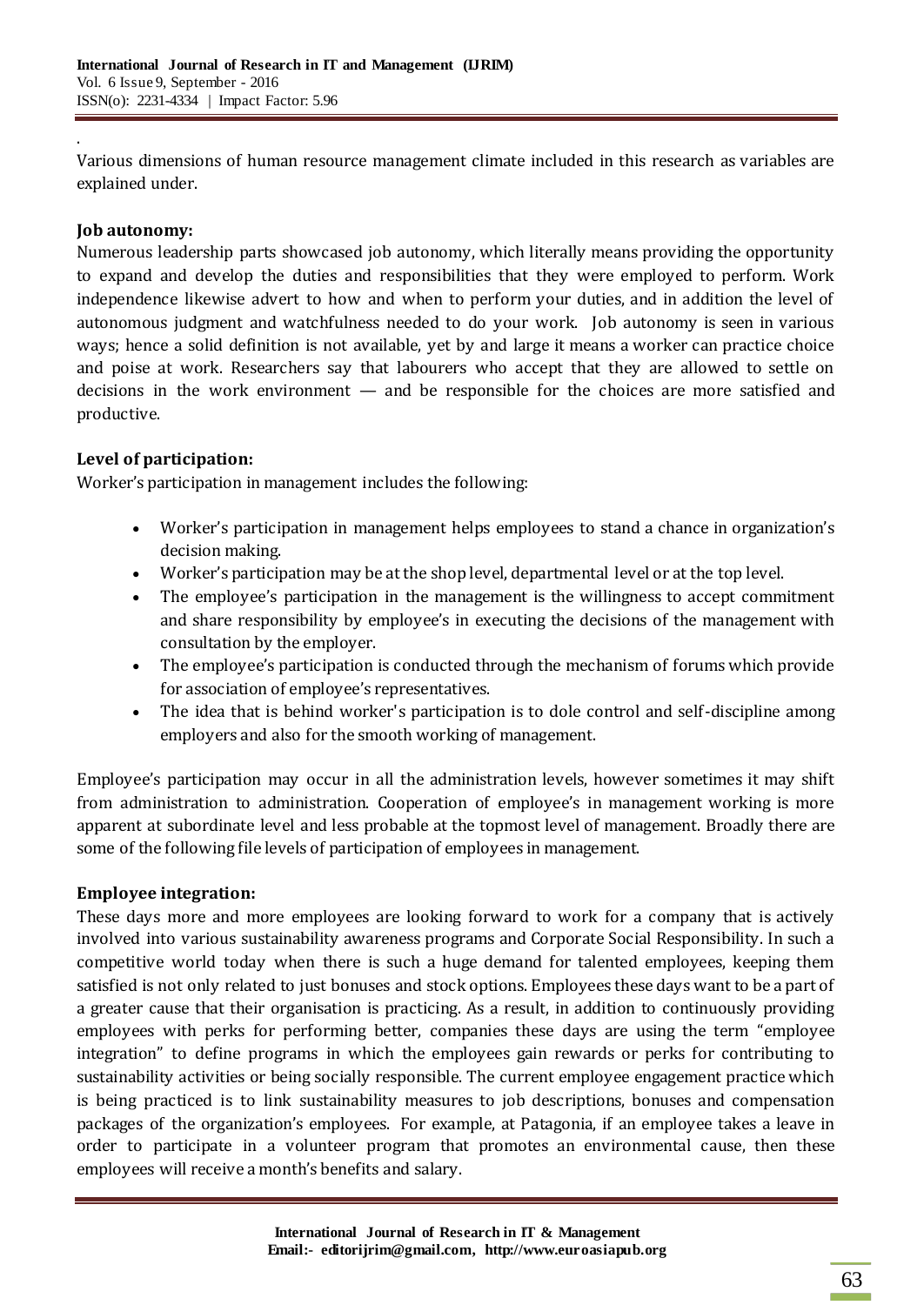#### **Supervisory Support**

Supervisor support is defined as the extent to which leaders value their employees' care and contribution about their employees well-being. A leader who can make his employees feel valued, heard *and* cared about are the ones who are considered to have high supervisory support. Although it sounds simple, but providing this kind of support is the hardest transitions to make when promoted from employee to supervisor.

#### **Interpersonal Relations**

Asgharian, R. et al., (2013) highlighted that, "the concept of amiability, more specifically friendship in the workplace is recognized as a necessary factor in terms of social relations integral to any organization. Despite the fact that there are several organizations which have established workplaces that are naturally conducive to friendship, some conventional organizations resist the notion of workplace friendships for fear that friendships will create unnecessary problems in the organization"s work environment."Interpersonal friendship is considered as an intentional activity. While at work environment an individual cannot choose their associates, however they can pick which associate to be accomplice with whom to relate with. Work environment acquaintances are recognized from normal relations as they include formal as well as casual connection.

#### **Organisational Effectiveness**

Margerison (1981) defined managerial effectiveness as one when a manager behaves appropriately in tune with the situation. Mullins (1995) called it as the doing the right things, attainment of objectives, increasing profitability and optimizing use of resources. Hence, Organizational effectiveness can be described as the efficiency with which an organization is able to achieve its goals and objectives. Dher *et al.,* (2012) observed that for creating organizations effectiveness, business managers should rightly focus on engaging and aligning their people, the management systems, the structure and the capabilities (including organizational culture) to the strategies formulated, which then results in higher financial performance, higher customer satisfaction, and higher employee retention. When all of these are achieved by an organisation then that organisation will be called the flourishing firm and thus will make increased profits.

Dorthe et al., (2008) in their study attempted to investigate how misalignments between the organisational climate and the leadership style may result in negative performance consequences. The result indicated that misalignment between climate and leadership style are problematic for organisational performance. Some combinations of climate and leadership style align or fit well together and yield good performance. Complementarily, there are combinations of climate and leadership style which do not fit and yield relatively poor performance.

Sinha *et al.,* (2010) observed that "Although much research is required, it is clear that most enduring influences are cultural. Man tends to assimilate his cultural moves and to believe in their absolute rightness until deviant elements appear within his own culture or until he confronts members from another culture. Culture comprises the way in which we do things, see things, use things and judge things and this carries from society to society. The powerful, pervasive role culture plays in shaping organizational life lends plausibility to speculations that cultural factors may be linked with exceptional levels of organizational performance. A commonly hypothesized link suggests that if an organization's culture is to contribute to enhance performance, it must be both "strong" and possess distinctive "traits": particular values, beliefs, and shared behavior patterns."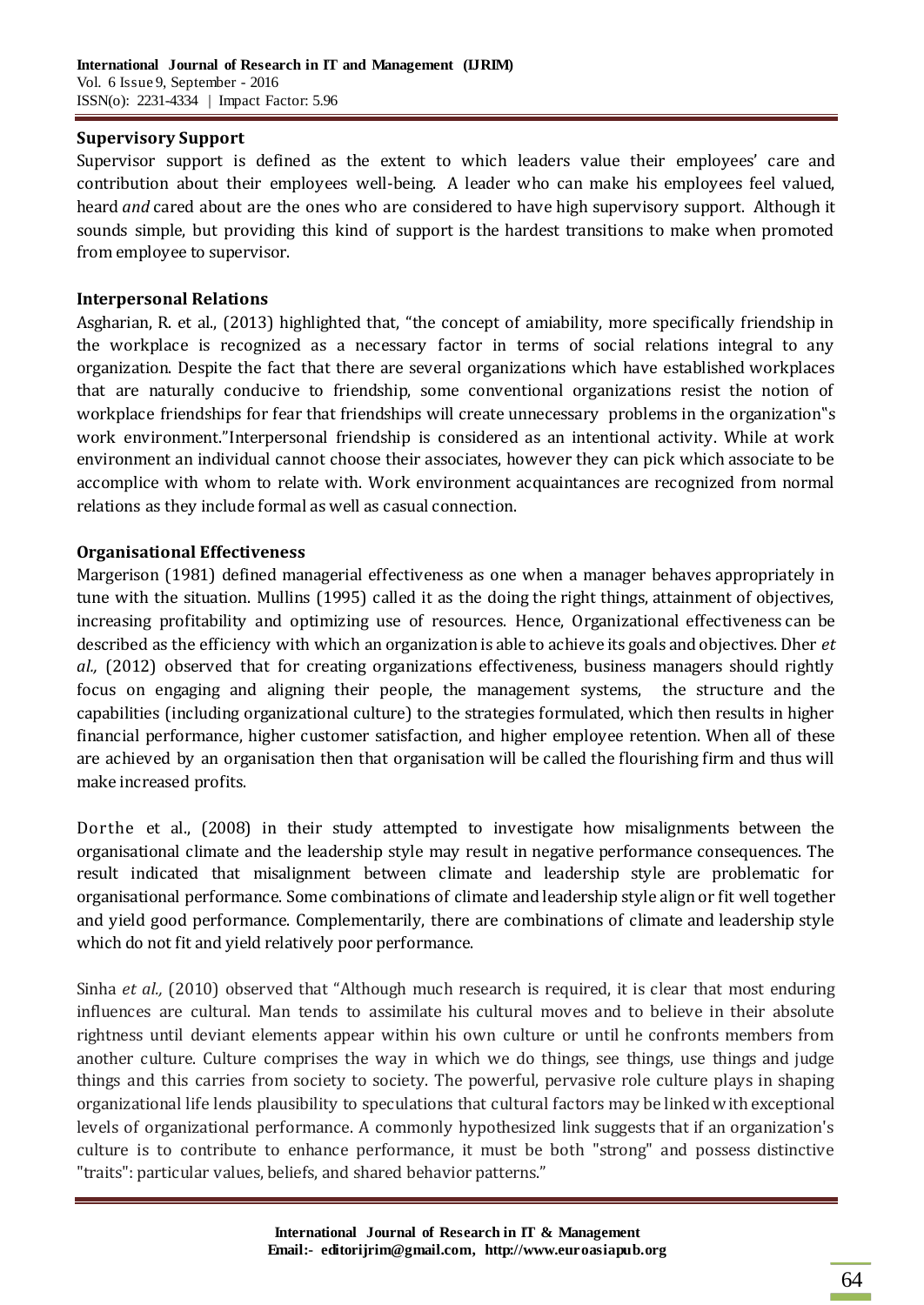Sinha etal. (2010) observed that "the results of the regression show that various types of culture impacts the motivation level and therefore, the organization should strive to nurture and develop the right type of culture in order to foster the motivation level of the employees which will become a source of competitive advantage. Greater involvement leads to higher level of motivation and engagement with the organization, and this would result in increased performance.

Zhang (2010) investigated the characteristics of organizational climate and its effects on organizational variables. Investigation of 419 participants including both managers and employees indicated as follows: educational level, position and length of time working for the current organization had significant main effects on organizational climate; specialty, enterprise character and enterprise size also had significant main effects on organizational climate; organizational climate had significant main effects on human resources management effectiveness such as turnover intention, job satisfaction and work efficacy; organizational climate also had significant main effects on organization effectiveness like staff members' organization commitment and collective identity.

Ali, A. and Patnaik, B. (2014) highlighted the importance of managerial effectiveness in Indian context through the study of organizational climate and organizational culture. Results revealed significant influence of Organizational Climate and Organizational Culture on Managerial Effectiveness of managers of private and public undertakings. On the other hand t -test reveals significant difference between managers categorised under public and private organizations on all the measured variables. The findings imply that the organizations in both the sectors need to understand and improve Organizational Climate and Organizational Culture and provide suitable interpersonal atmosphere so that the level of Managerial Effectiveness could be enhanced.

Asgharian, R. e*t al .,* (2013), reviewed the theory and research on Interpersonal Relations and job embeddedness. According to the qualitative method, a percentage of the contributors were casually selected to complete the interview process. Sixty-five percent of respondents recommended a relation between Interpersonal Relations and their turnover rate. Respondents claimed that they would consider leaving the firm if they no longer had Relations in the Interpersonal. They also observed that they have stayed at their jobs longer than expected due to the relations they had made with the other employees/members in the organization.

Bosque (2013) examined the perceptions of librarians regarding the use of social networking in their professional lives. Findings showed that adoption rate for social networking were high with 85% of 765 respondents. Responses revealed their opinions about privacy, boundaries in social networking, suggesting that it does influence professional relationships.

D'Cruz and Noronha (2011) tried to explain the bystander behaviour in context of Interpersonal bullying. Participant's experiences were captured by the core theme of 'helpless helpfulness' which is assumed under the major theme of 'the primacy of friendship'. The analysis showed that friendship prompted participants to completely protect targets and to fully resolve bullying situation.

Kanten, P. And Ulker, F. (2013) examined the impact of organizational climate on counter productive behaviours. The findings revealed significant and negative relationshipsbetween counter productive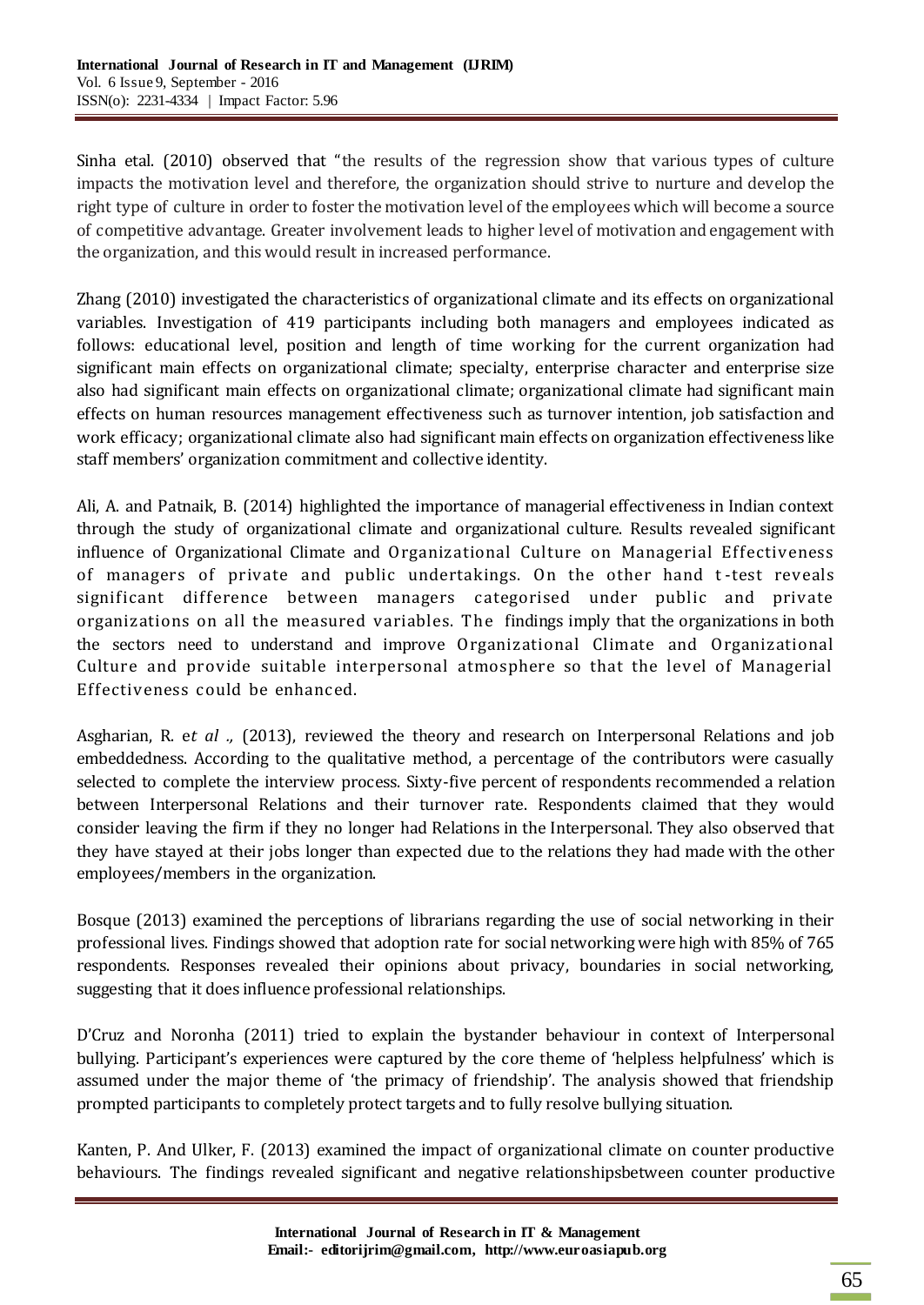behaviour and dimensions of organizational climate such as reward, warmth, support,commitment, organizational structure and organizational standards.

Bennett, Owers, Pitt and Tucker (2010) examined the impact of social networking in Interpersonal to assess its effectiveness as business tool. The drivers and barriers to positive and negative perception of people towards social networking were examined. The findings showed that the impact of social networking and Interpersonal Relations were still undervalued and underappreciated.

Zhang and Liu (2010) investigated the characteristics of organizational climate and its effects on organizational variables. 419 participants that were investigated suggested that educational level, position, length of time working for the current organisations had a significant effect on organisational climate. This in turn had a significant impact on organisational effectiveness like staff member's commitment and identity.

Putter (2010) studied the relationship between organisational climate and organizational performance for a large multinational company. Regression analyses showed that there is a significant relation between organizational climate and profitability and sustainability & growth. Further, it was found that organizational climate is strongly influenced by management support. The relation between organizational unit size and organizational climate is mediated by management support productivity and employee engagement.

# **OBJECTIVES OF THE STUDY**

The present paper aims to test the influence that Human Resource Management climate has on Interpersonal Relations and Organisational Effectiveness in today's dynamic and competitive environment. The HRM climate can either lead to organizational effectiveness or vice versa Thus, the objective of the present study is to examine the influence that the climate has on Interpersonal Relations and Organizational effectiveness. The following are the objectives:

1) To present a basic understanding of human resource management climate based on four chosen dimensions.

2) To determine the correlation between various dependent and independent variables.

3) To study the role of human resource management climate in promoting interpersonal relations and thus organizational effectiveness.

# **RESEARCH HYPOTHESES**

**Null Hypothesis "H01":** Males and females have the same influence on human resource management climate in promoting interpersonal relations

**Alternate Hypothesis "Ha1":** Males and females have varying influence on the human resource management climate in promoting interpersonal relations

**Null Hypothesis "H02"**: People belonging to age group below and above 30 years have the same influence of HRM climate for promoting Interpersonal Relations leading to organisational effectiveness **Alternate Hypothesis "Ha2"**: People belonging to age group below and above 30 years have varying influence of HRM climate for promoting Interpersonal Relations leading to organisational effectiveness.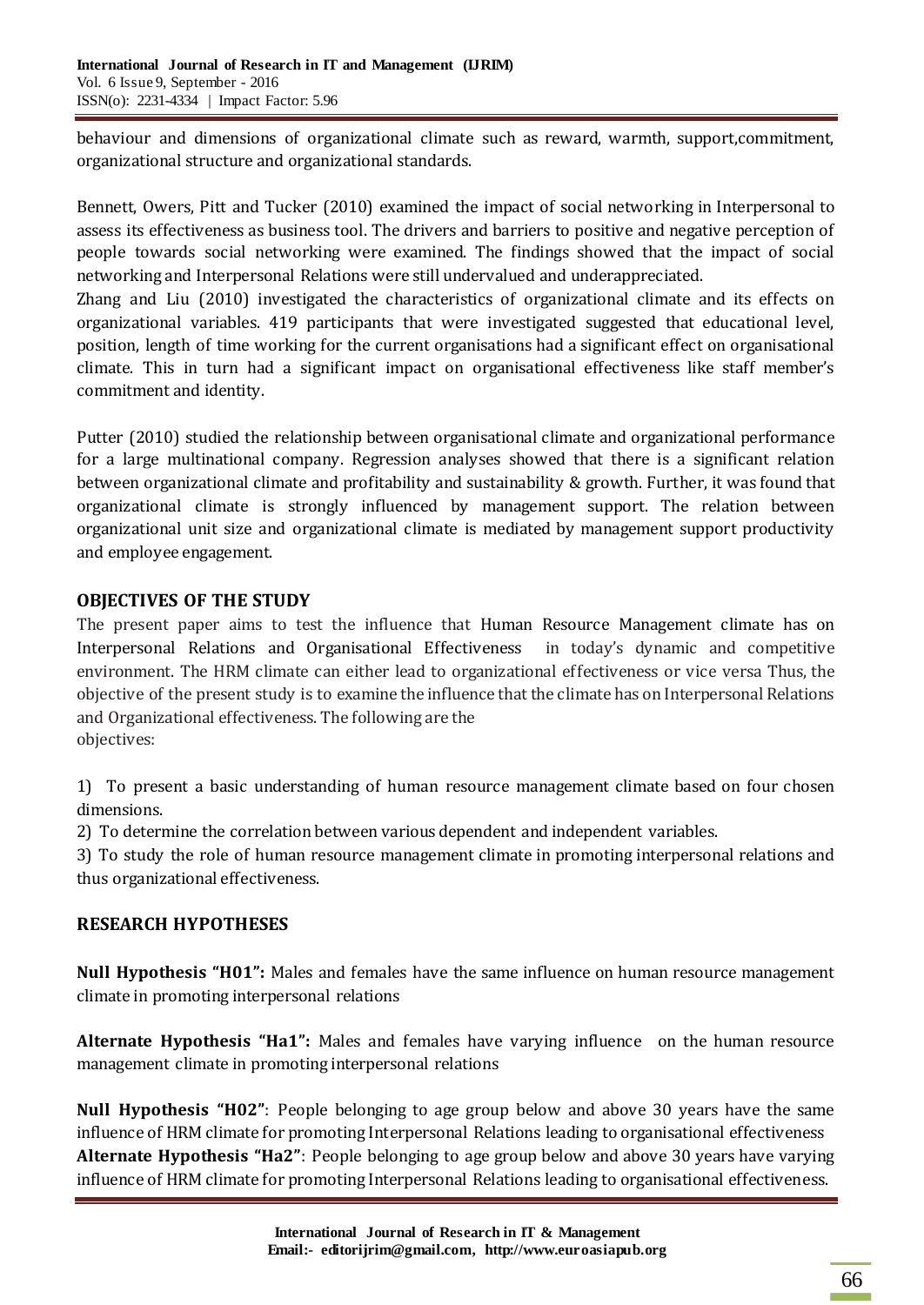**Null Hypothesis "H03": The** Impact of human resource management climate in promoting Interpersonal Friendship and thus leading to organisational effectiveness is same in IT as well as Non IT sector.

**Alternate Hypothesis "HA3":** The Impact of human resource management climate in promoting Interpersonal Friendship and thus leading to organisational effectiveness may vary with respect to IT or Non IT sector.

**Null Hypothesis "H04":** Human resource management climate facilitates Interpersonal friendship. **Alternate Hypothesis "Ha4":** Huma resource management climate does not facilitate Interpersonal friendship.

**Null Hypothesis "H05":** Interpersonal Friendship does not lead to organisational effectiveness **Alternate Hypothesis "Ha5":** Interpersonal Friendship leads to organisational effectiveness

## **RESEARCH METHODOLOGY**

To meet out these objectives the statistical treatment of the data obtained was carried out from a sample of 116 employees. Confidentiality was ensured and general feedback of the group results was provided. Descriptive and Inferential statistics like mean, standard, deviation, t-Test, Regression was used to analyze the data and to test the Hypotheses. In order to study the relationship between the various independent and dependent variables correlations were computed for the total sample. Regression analysis was undertaken to assess the significant predictors. The data has been analyzed by using Microsoft Excel and Statistical Package for Social Sciences (SPSS). In order to conduct the study, a structured questionnaire has been used. On the basis of existing literature, hypotheses were developed. Both Null and Alternate Hypotheses were applied to decipher the results.

## **ANALYSIS AND RESULTS**

In this study the results were obtained as a consequence of statistical analysis of the data, which have been interpreted in the light of objectives and hypotheses as depicted in various tables. Table 1 shows the Mean value for each of the selected variable: Job Autonomy, Participation, Employee Integration, Supervisory Support, Interpersonal Relations, and Organizational Effectiveness

|                                | N   | <b>Minimum</b> | <b>Maximum</b> | <b>Mean</b> | <b>Std. Deviation</b> |
|--------------------------------|-----|----------------|----------------|-------------|-----------------------|
| <b>Job Autonomy</b>            | 116 | 2.40           | 5.00           | 3.7483      | .53932                |
| <b>Level Of Participation</b>  | 116 | 2.00           | 5.00           | 3.5927      | .75723                |
| <b>Employee Integration</b>    | 116 | 1.80           | 5.00           | 3.6362      | .67790                |
| <b>Supervisory Support</b>     | 116 | 1.80           | 5.00           | 3.7603      | .66892                |
| <b>Interpersonal Relations</b> | 116 | 2.40           | 5.00           | 3.7862      | .75606                |
| Organizational                 | 116 | 2.0            | 5.00           | 3.9041      | .61797                |
| <b>Effectiveness Mean</b>      |     | $\theta$       |                |             |                       |
| Valid N (list wise)            | 116 |                |                |             |                       |

**Table 1: Mean Values for each Variable**

The above Table 1 exhibits the minimum and maximum value of means for each variable. The range of means shows that there is reasonable variation in the responses received from the sample frame. The average means for each variable ranges from 3.5 to 3.9 which shows that the quality of responses received are acceptable and that the respondents have genuinely filled their responses.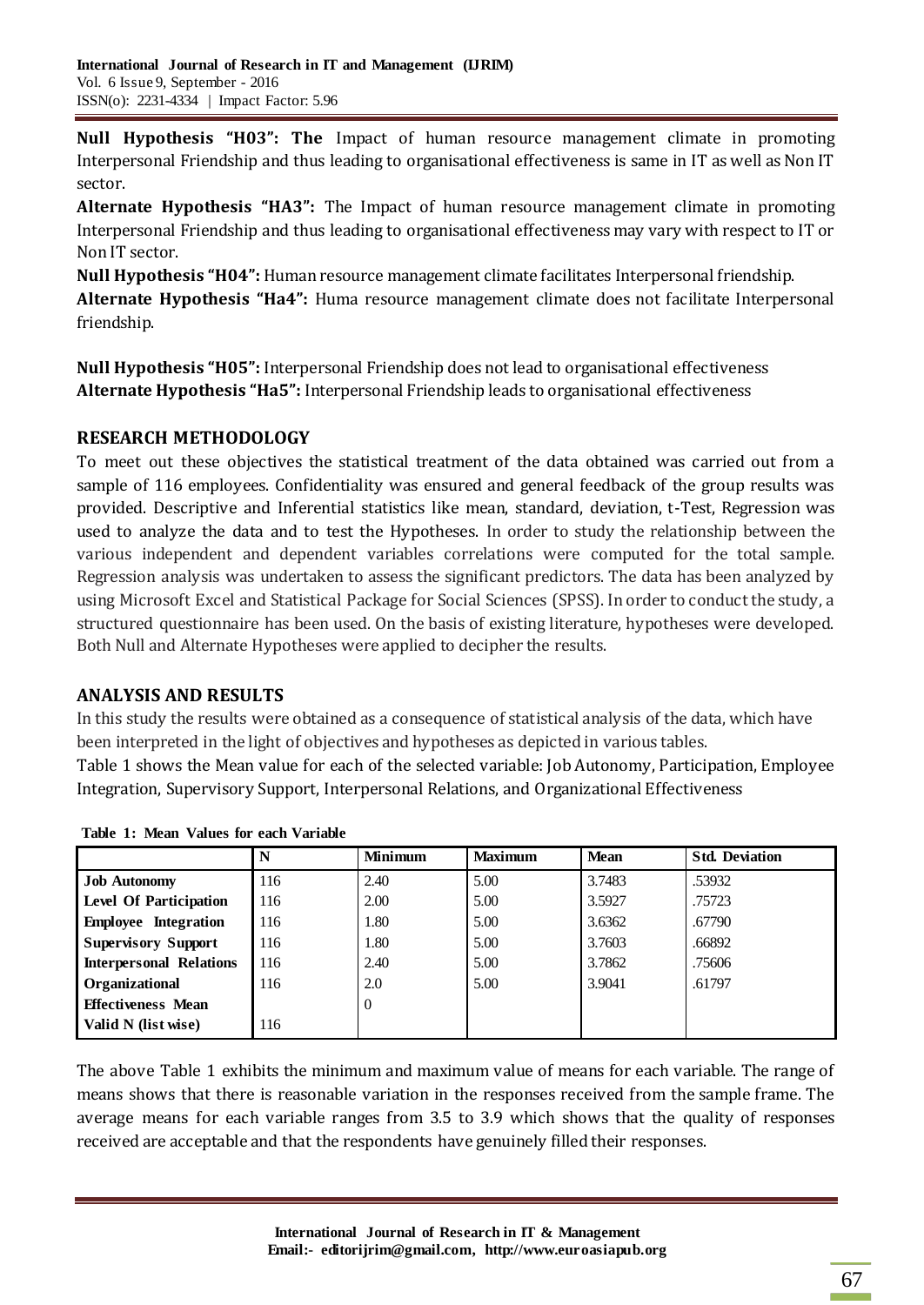Also it can be observed that the highest average mean value observed is that of 3.9 for the variable named as organisational effectiveness. This means that the respondents do feel that their organisations are effective for them.

The least value of average mean is observed for the variable level of participation. This can be interpreted such that a considerable size of respondents feels that their level of participation in their organisation is average.

| Table2: Grouping on the bases of Gender                                            |
|------------------------------------------------------------------------------------|
| Table 2: Difference between means of males and females with respect to the factors |

| <b>Group Statistics</b>   |               |    |             |                       |  |  |  |  |
|---------------------------|---------------|----|-------------|-----------------------|--|--|--|--|
|                           | <b>GENDER</b> | N  | <b>Mean</b> | <b>Std. Deviation</b> |  |  |  |  |
| <b>Job Autonomy</b>       | MALE          | 73 | 3.7479      | .55680                |  |  |  |  |
|                           | <b>FEMALE</b> | 43 | 3.7488      | .51472                |  |  |  |  |
| Level<br>of               | <b>MALE</b>   | 73 | 3.6336      | .75815                |  |  |  |  |
| Participation             | <b>FEMALE</b> | 43 | 3.5233      | .75949                |  |  |  |  |
| <b>Employee</b>           | MALE          | 73 | 3.6110      | .69353                |  |  |  |  |
| <b>Integration</b>        | <b>FEMALE</b> | 43 | 3.6791      | .65631                |  |  |  |  |
| <b>Supervisory</b>        | MALE          | 73 | 3.7315      | .69219                |  |  |  |  |
| <b>Support</b>            | <b>FEMALE</b> | 43 | 3.8093      | .63239                |  |  |  |  |
| <b>Interpersonal</b>      | <b>MALE</b>   | 73 | 3.8000      | .71181                |  |  |  |  |
| <b>Relations Mean</b>     | <b>FEMALE</b> | 43 | 3.7628      | .83410                |  |  |  |  |
| Organizational            | MALE          | 73 | 3.9058      | .63320                |  |  |  |  |
| <b>Effectiveness Mean</b> | <b>FEMALE</b> | 43 | 3.9012      | .59858                |  |  |  |  |

The values of the above Table 2 show that there is a very little difference in the means of males versus females. This implies that both males and females have almost the same influence of human resource management climate in promoting interpersonal relations leading to Organisational Effectiveness. Also the variation in standard deviations is minimal except in case of Interpersonal Relations. This means that for Table 3 we need to consider values for equal variances.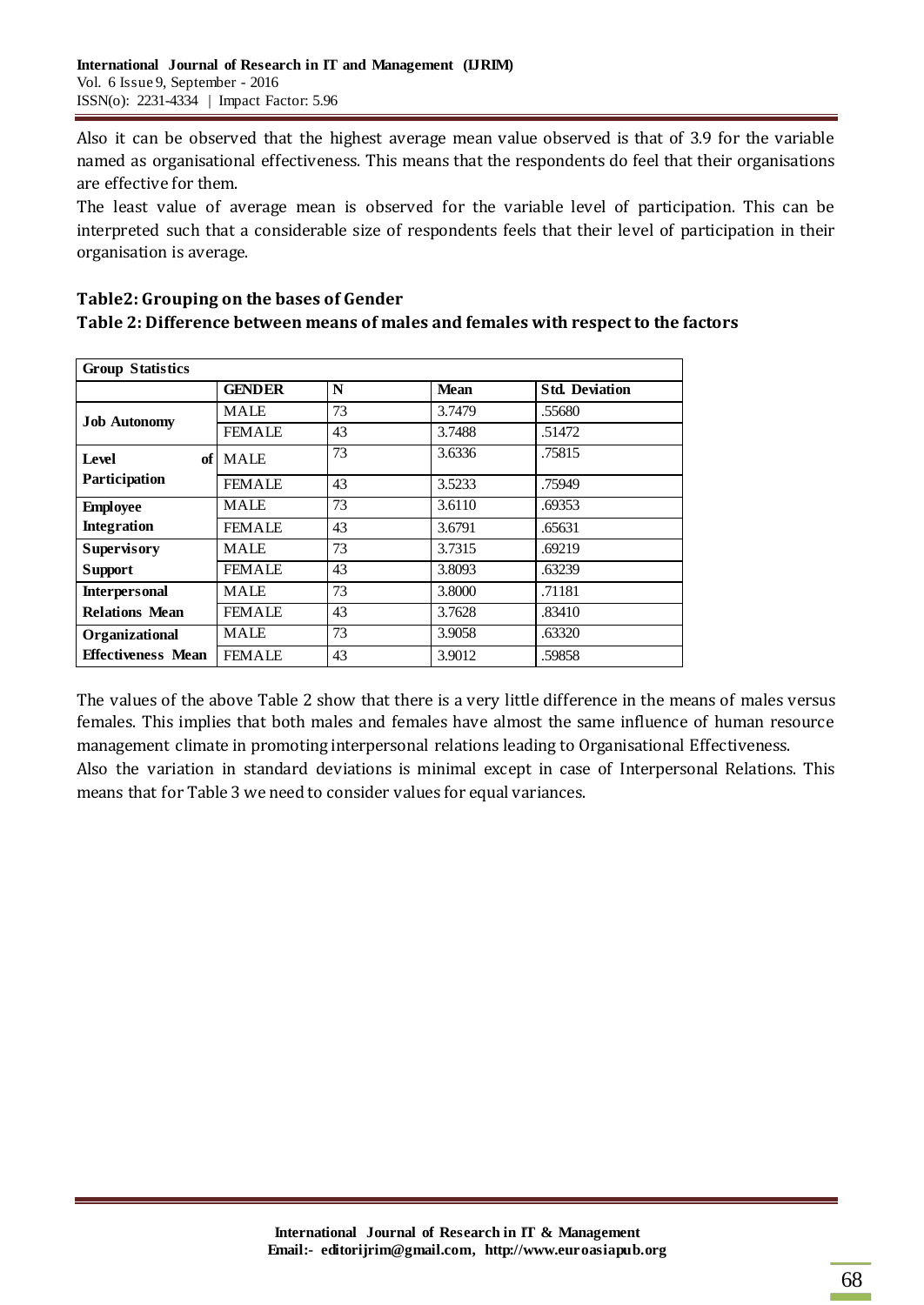#### **Table 3: Comparison of means for equal variances**

| <b>Independent Samples Test</b>               |                      |           |      |             |                                   |        |            |         |            |            |
|-----------------------------------------------|----------------------|-----------|------|-------------|-----------------------------------|--------|------------|---------|------------|------------|
|                                               |                      | Levene's  |      |             | Test t-test for Equality of Means |        |            |         |            |            |
| for Equality of                               |                      |           |      |             |                                   |        |            |         |            |            |
|                                               |                      | Variances |      |             |                                   |        |            |         |            |            |
|                                               |                      | ${\bf F}$ | Sig. | $\mathbf t$ | df                                | Sig.   | Mean       | Std.    | 95%        | Confidence |
|                                               |                      |           |      |             |                                   | $(2 -$ | Difference | Error   | Interval   | of<br>the  |
|                                               |                      |           |      |             |                                   | tailed |            | Differe | Difference |            |
|                                               |                      |           |      |             |                                   | ⟩      |            | nce     | Lower      | Upper      |
|                                               | Equal                | .068      | .795 | $-.009$     | 114                               | .993   | $-.00089$  | .10413  | $-.20717$  | .20539     |
|                                               | variances            |           |      |             |                                   |        |            |         |            |            |
| <b>Job Autonomy</b>                           | assumed              |           |      |             |                                   |        |            |         |            |            |
|                                               | Equal                |           |      | $-0.009$    | 93.846                            | .993   | $-.00089$  | .10202  | $-.20346$  | .20168     |
|                                               | variances            |           |      |             |                                   |        |            |         |            |            |
|                                               | not assumed          |           |      |             |                                   |        |            |         |            |            |
|                                               | Equal                | .140      | .709 | .756        | 114                               | .451   | .11031     | .14584  | $-17860$   | .39921     |
|                                               | variances            |           |      |             |                                   |        |            |         |            |            |
| Level<br><b>Of</b>                            | assumed              |           |      |             |                                   |        |            |         |            |            |
| Participation                                 | Equal                |           |      | .756        | 88.075                            | .452   | .11031     | .14591  | $-17965$   | .40026     |
|                                               | variances            |           |      |             |                                   |        |            |         |            |            |
|                                               | not assumed          |           |      |             |                                   |        |            |         |            |            |
|                                               | Equal                | .033      | .857 | $-.521$     | 114                               | .603   | $-.06811$  | .13073  | $-.32709$  | .19087     |
|                                               | variances            |           |      |             |                                   |        |            |         |            |            |
| <b>Employee</b>                               | assumed              |           |      |             |                                   |        |            |         |            |            |
| <b>Integration</b>                            | Equal                |           |      | $-.529$     | 92.163                            | .598   | $-06811$   | .12886  | $-.32404$  | .18782     |
|                                               | variances            |           |      |             |                                   |        |            |         |            |            |
|                                               | not assumed          |           |      |             |                                   |        |            |         |            |            |
|                                               | Equal                | .804      | .372 | $-.603$     | 114                               | .548   | $-.07780$  | .12895  | $-.33324$  | .17765     |
|                                               | variances            |           |      |             |                                   |        |            |         |            |            |
| <b>Supervisory</b>                            | assumed              |           |      |             |                                   |        |            |         |            |            |
| <b>Support</b>                                | Equal                |           |      | $-.618$     | 94.689                            | .538   | $-.07780$  | .12595  | $-.32785$  | .17226     |
|                                               | variances            |           |      |             |                                   |        |            |         |            |            |
|                                               | not assumed          |           |      |             |                                   |        |            |         |            |            |
|                                               | Equal                | 2.179     | .143 | .255        | 114                               | .799   | .03721     | .14594  | $-25189$   | .32631     |
|                                               | variances            |           |      |             |                                   |        |            |         |            |            |
| <b>Interpersonal</b><br><b>Relations Mean</b> | assumed              |           |      |             |                                   |        |            |         |            |            |
|                                               | Equal                |           |      | .245        | 77.449                            | .807   | .03721     | .15205  | $-.26554$  | .33996     |
|                                               | variances            |           |      |             |                                   |        |            |         |            |            |
|                                               | not assumed<br>Equal | .225      | .636 | .039        | 114                               | .969   | .00466     | .11932  | $-.23170$  | .24102     |
|                                               | variances            |           |      |             |                                   |        |            |         |            |            |
|                                               |                      |           |      |             |                                   |        |            |         |            |            |
| Organizational<br><b>Effectiveness</b>        | assumed<br>Equal     |           |      | .040        | 92.239                            | .968   | .00466     | .11758  | $-.22886$  | .23817     |
|                                               | variances            |           |      |             |                                   |        |            |         |            |            |
|                                               | not assumed          |           |      |             |                                   |        |            |         |            |            |
|                                               |                      |           |      |             |                                   |        |            |         |            |            |

From the above Table 3 is it visible that the value of significance is much higher than .05 in all the columns hence the researcher will accept the null hypothesis that Males and females have same impact of human resource management climate in promoting interpersonal relations.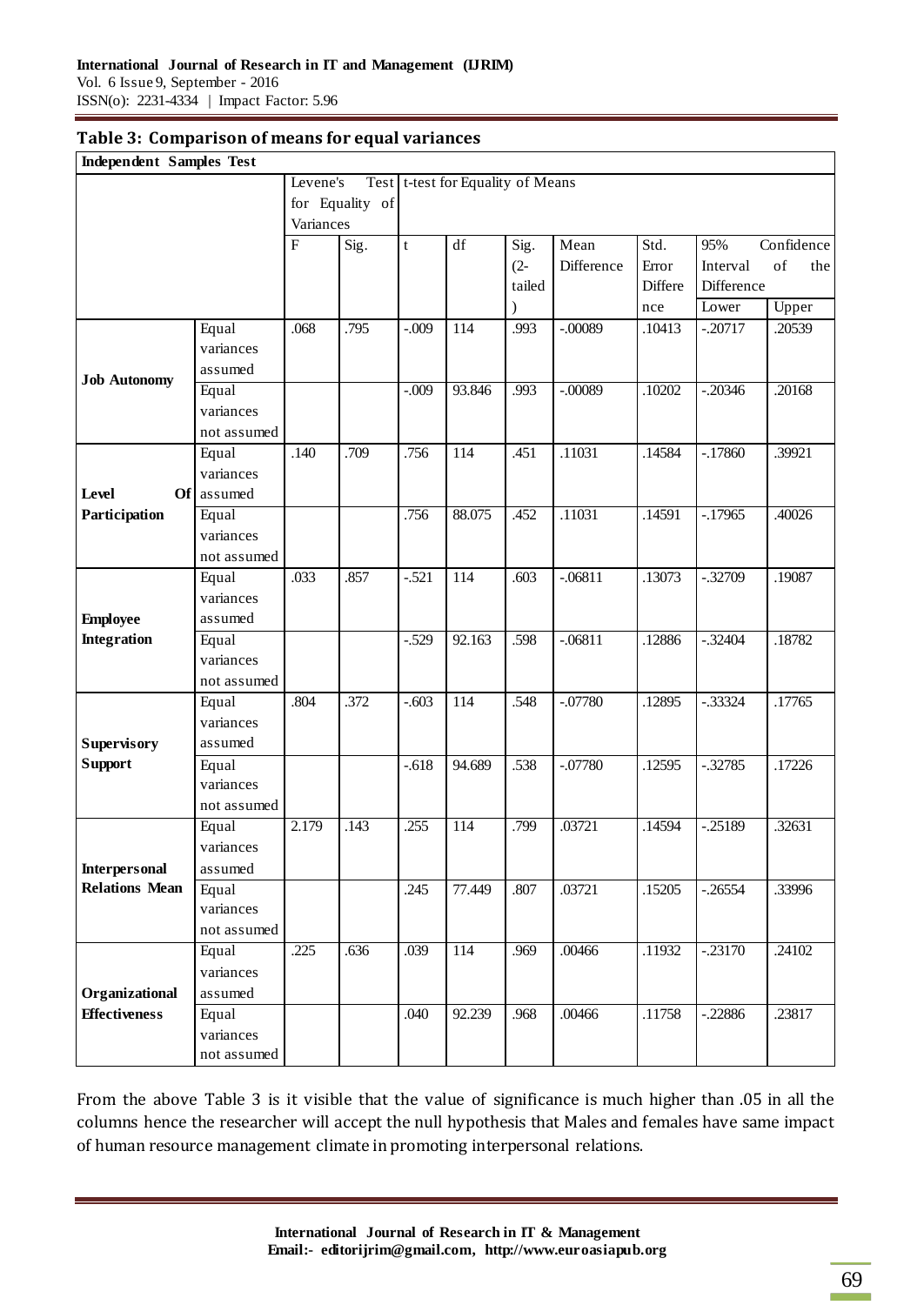This will imply that males and females have same influence of human resource management climate in promoting interpersonal relations and thus leading to organisational effectiveness. The interval of confidence level at 95% shows that the mean values in case of males may vary positively or negatively as compared to that of females. This means there can be chances that the means values of males may increase as compared to that of females.

Table 4 exhibits the Grouping on the bases of Age below 30; 30 and above for each of the variable of Job autonomy, level of participation, employee integration, supervisory support, interpersonal relations and organizational effectiveness.

| <b>Group Statistics</b>             |              |    |        |                |                 |  |  |  |  |
|-------------------------------------|--------------|----|--------|----------------|-----------------|--|--|--|--|
|                                     | AGE          | N  | Mean   | Std. Deviation | Std. Error Mean |  |  |  |  |
|                                     | below 30     | 82 | 3.7512 | .55472         | .06126          |  |  |  |  |
| <b>Job Autonomy</b>                 | 30 and above | 34 | 3.7412 | .50819         | .08715          |  |  |  |  |
| Level<br>OfI                        | below 30     | 82 | 3.5884 | .72688         | .08027          |  |  |  |  |
| Participation                       | 30 and above | 34 | 3.6029 | .83738         | .14361          |  |  |  |  |
| <b>Employee</b>                     | below 30     | 82 | 3.6171 | .70427         | .07777          |  |  |  |  |
| <b>Integration</b>                  | 30 and above | 34 | 3.6824 | .61716         | .10584          |  |  |  |  |
| <b>Supervisory</b>                  | below 30     | 82 | 3.7488 | .67536         | .07458          |  |  |  |  |
| Support                             | 30 and above | 34 | 3.7882 | .66230         | .11358          |  |  |  |  |
| <b>Interpersonal</b>                | below 30     | 82 | 3.8585 | .70518         | .07787          |  |  |  |  |
| Relations Mean                      | 30 and above | 34 | 3.6118 | .85272         | .14624          |  |  |  |  |
| Organization                        | below 30     | 82 | 3.9207 | .63023         | .06960          |  |  |  |  |
| <b>Effectiveness</b><br><b>Mean</b> | 30 and above | 34 | 3.8640 | .59462         | .10198          |  |  |  |  |

Table 4: Grouping on the basis of Age

| 4.3.2(a) Difference in means of respondents below and above 30 years of age |  |  |
|-----------------------------------------------------------------------------|--|--|
|                                                                             |  |  |

From the above Table 4, it is visible that the difference in means of respondents below and above 30 years of age is very less. This means that people belonging to age group above 30 years have considerably same influence of human resource management climate in facilitating Interpersonal friendship as compared to that on people below 30 years of age.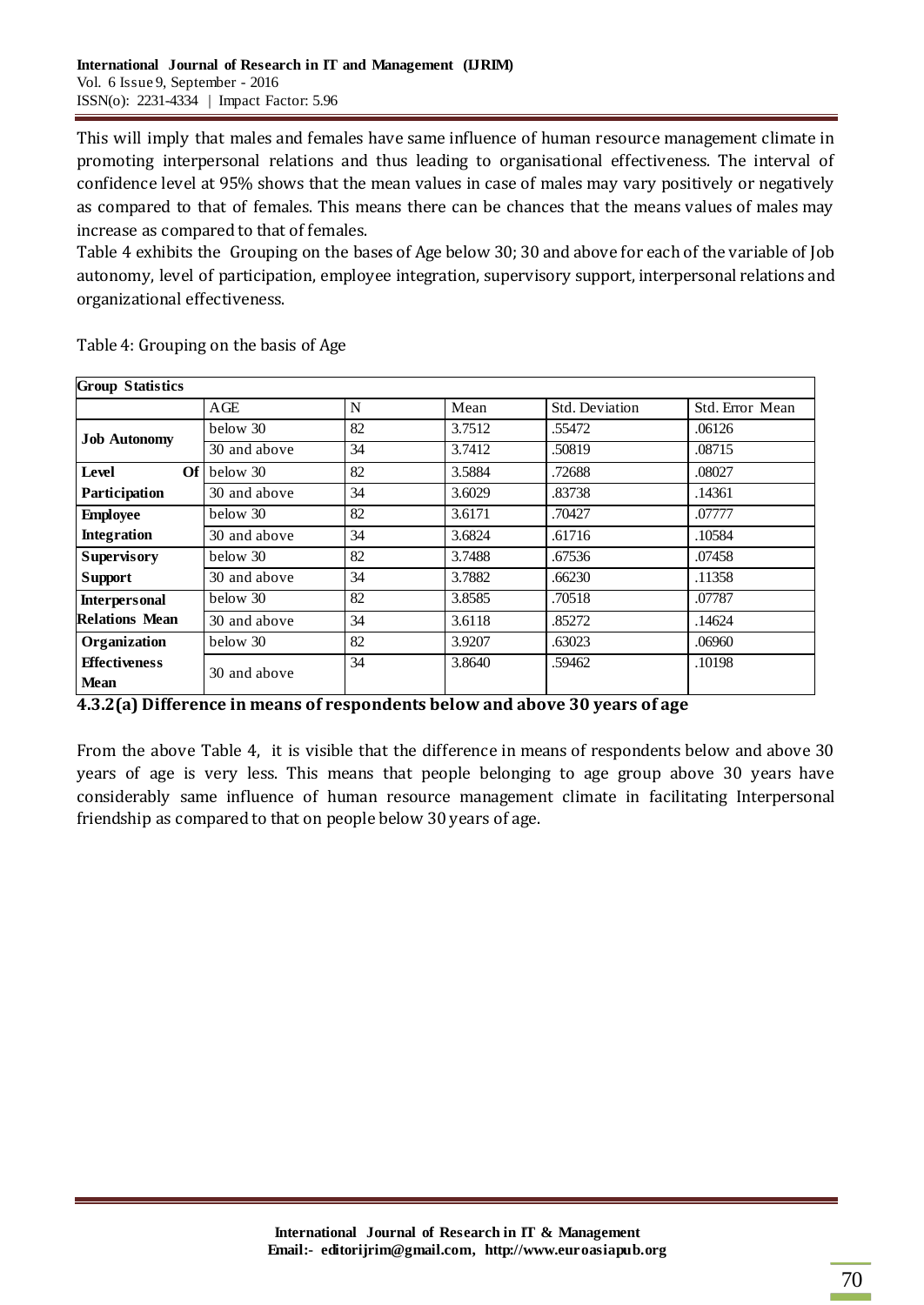| <b>Independent Samples Test</b> |                    |     |                |          |             |        |                                              |            |                |            |            |
|---------------------------------|--------------------|-----|----------------|----------|-------------|--------|----------------------------------------------|------------|----------------|------------|------------|
|                                 |                    |     |                |          |             |        | Levene's Test   t-test for Equality of Means |            |                |            |            |
|                                 |                    |     | for            | Equality |             |        |                                              |            |                |            |            |
|                                 |                    |     | of Variances   |          |             |        |                                              |            |                |            |            |
|                                 |                    |     | $\overline{F}$ | Sig.     | $\mathbf t$ | Df     | Sig. $(2-$                                   | Mean       | Std. Error 95% |            | Confidence |
|                                 |                    |     |                |          |             |        | tailed)                                      | Differenc  | Differenc      | Interval   | of<br>the  |
|                                 |                    |     |                |          |             |        |                                              | ${\bf e}$  | ${\rm e}$      | Difference |            |
|                                 |                    |     |                |          |             |        |                                              |            |                | Lower      | Upper      |
|                                 | Equal              |     | .273           | .603     | .091        | 114    | .928                                         | .01004     | .11049         | $-.20883$  | .22892     |
|                                 | variances          |     |                |          |             |        |                                              |            |                |            |            |
| Job                             | assumed            |     |                |          |             |        |                                              |            |                |            |            |
| <b>Autonomy</b>                 | Equal              |     |                |          | .094        | 66.999 | .925                                         | .01004     | .10653         | $-0.20259$ | .22267     |
|                                 | variances          | not |                |          |             |        |                                              |            |                |            |            |
|                                 | assumed            |     |                |          |             |        |                                              |            |                |            |            |
|                                 | Equal              |     | .966           | .328     | $-.094$     | 114    | .926                                         | $-0.01453$ | .15513         | $-.32184$  | .29278     |
|                                 | variances          |     |                |          |             |        |                                              |            |                |            |            |
| Level<br>Of <sub>1</sub>        | assumed            |     |                |          |             |        |                                              |            |                |            |            |
| Participation                   | Equal              |     |                |          | $-0.088$    | 54.667 | .930                                         | $-0.01453$ | .16452         | $-0.34428$ | .31522     |
|                                 | variances          | not |                |          |             |        |                                              |            |                |            |            |
|                                 | assumed            |     |                |          |             |        |                                              |            |                |            |            |
|                                 | Equal              |     | .535           | .466     | $-.470$     | 114    | .639                                         | $-.06528$  | .13875         | $-.34014$  | .20958     |
|                                 | variances          |     |                |          |             |        |                                              |            |                |            |            |
| <b>Employee</b>                 | assumed            |     |                |          |             |        |                                              |            |                |            |            |
| <b>Integration</b>              | Equal              |     |                |          | $-.497$     | 69.949 | .621                                         | $-.06528$  | .13134         | $-.32724$  | .19668     |
|                                 | variances          | not |                |          |             |        |                                              |            |                |            |            |
|                                 | assumed            |     |                |          |             |        |                                              |            |                |            |            |
|                                 | Equal              |     | .000           | .997     | $-.288$     | 114    | .774                                         | $-.03945$  | .13699         | $-.31084$  | .23193     |
|                                 | variances          |     |                |          |             |        |                                              |            |                |            |            |
| <b>Supervisory</b>              | assumed            |     |                |          |             |        |                                              |            |                |            | .23210     |
| <b>Support</b>                  | Equal<br>variances |     |                |          | $-.290$     | 62.831 | .772                                         | $-.03945$  | .13588         | $-.31101$  |            |
|                                 | assumed            | not |                |          |             |        |                                              |            |                |            |            |
|                                 | Equal              |     | 3.215          | .076     | 1.611       | 114    | .110                                         | .24677     | .15316         | $-.05664$  | .55018     |
|                                 | variances          |     |                |          |             |        |                                              |            |                |            |            |
| Interpersona                    | assumed            |     |                |          |             |        |                                              |            |                |            |            |
| <b>Relations</b><br>1           | Equal              |     |                |          | 1.489       | 52.644 | .142                                         | .24677     | .16568         | $-.08560$  | .57914     |
| <b>Mean</b>                     | variances          | not |                |          |             |        |                                              |            |                |            |            |
|                                 | assumed            |     |                |          |             |        |                                              |            |                |            |            |
|                                 | Equal              |     | .001           | .971     | .449        | 114    | .654                                         | .05676     | .12649         | $-19382$   | .30734     |
| Organizatio                     | variances          |     |                |          |             |        |                                              |            |                |            |            |
| $\mathbf n$                     | assumed            |     |                |          |             |        |                                              |            |                |            |            |
| <b>Effectiveness</b>            | Equal              |     |                |          | .460        | 65.144 | .647                                         | .05676     | .12346         | $-18980$   | .30332     |
| <b>Mean</b>                     | variances          | not |                |          |             |        |                                              |            |                |            |            |
|                                 | assumed            |     |                |          |             |        |                                              |            |                |            |            |

Since from Table 4, it is visible that there lies a significant difference in the standard deviations for respondents below and above 30 years of age, this means for Table 5, the researcher will consider the values where equal variances are not assumed.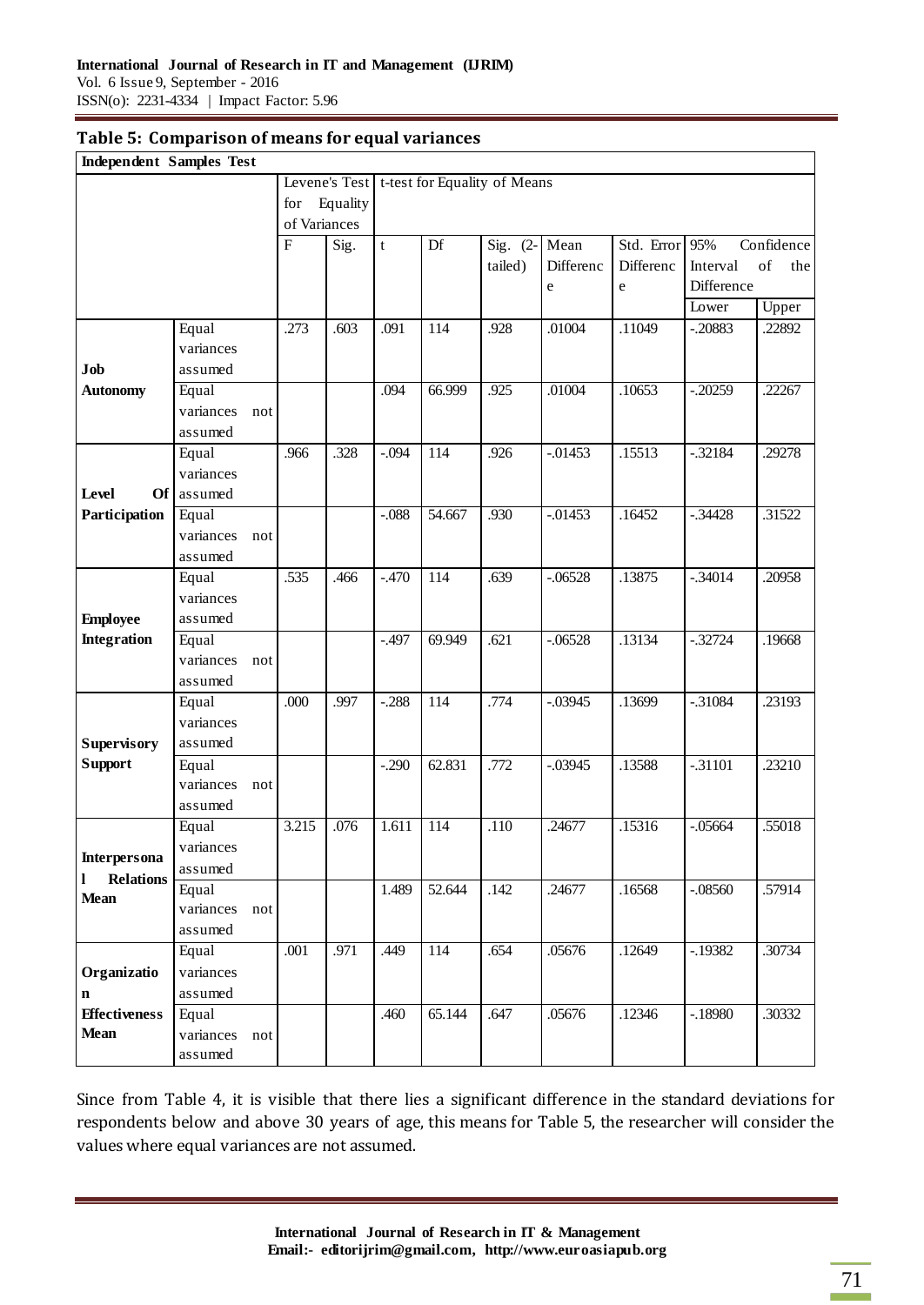As is visible from the significance values of above table, the values are much higher than 0.05 hence the researcher will **accept the null hypothesis** "H02" that People belonging to age group below and above 30 years have same influence of HRM climate for promoting Interpersonal Relations leading to organisational effectiveness and reject the alternate hypothesis, "Ha2" that People belonging to age group below and above 30 years have varying influence of HRM climate for promoting Interpersonal Relations leading to organisational effectiveness.

This implies that people belonging to age group below 30 or above 30 years of age have almost the same influence of HRM climate in promoting Interpersonal Relations.

Also the values of 95% confidence interval shows that the influence of Interpersonal friendship on people below 30years may increase distinctly as compared to that on people above 30 years of age. Whereas in case of other dimensions the differences in means have equal probability of positive or negative values.

Table 6 exhibits **Grouping on the bases of Sector. It exhibits the IT sector on the basis of each variable of** Job Autonomy, Participation, Employee Integration, Supervisory Support, Interpersonal Relations, and Organizational Effectiveness.

H03: Impact of human resource management climate in promoting Interpersonal Friendship and thus leading to organisational is same in IT as well as Non IT sector.

HA3: Impact of human resource management climate in promoting Interpersonal Friendship and thus leading to organisational effectiveness may vary with respect to IT or Non IT sector.

| <b>Group Statistics</b> |               |    |        |                |                 |  |  |  |  |
|-------------------------|---------------|----|--------|----------------|-----------------|--|--|--|--|
|                         | <b>SECTOR</b> | N  | Mean   | Std. Deviation | Std. Error Mean |  |  |  |  |
| <b>JOB AUTONOMY</b>     | <b>IT</b>     | 48 | 3.7833 | .50332         | .07265          |  |  |  |  |
|                         | NON IT        | 68 | 3.7235 | .56572         | .06860          |  |  |  |  |
| <b>LOP</b>              | <b>IT</b>     | 48 | 3.4948 | .83712         | .12083          |  |  |  |  |
|                         | NON IT        | 68 | 3.6618 | .69347         | .08410          |  |  |  |  |
| EI                      | <b>IT</b>     | 48 | 3.7375 | .60516         | .08735          |  |  |  |  |
|                         | NON IT        | 68 | 3.5647 | .72065         | .08739          |  |  |  |  |
| SS                      | <b>IT</b>     | 48 | 3.7167 | .78478         | .11327          |  |  |  |  |
|                         | NON IT        | 68 | 3.7912 | .57763         | .07005          |  |  |  |  |
| WPF MEAN                | <b>IT</b>     | 48 | 3.7625 | .71893         | .10377          |  |  |  |  |
|                         | NON IT        | 68 | 3.8029 | .78607         | .09532          |  |  |  |  |
| OE MEAN                 | <b>IT</b>     | 48 | 3.8568 | .68659         | .09910          |  |  |  |  |
|                         | NON IT        | 68 | 3.9375 | .56750         | .06882          |  |  |  |  |

**Table 6: Difference in the value of means for IT and Non-IT sector**

From the above Table 6, it is visible that there is no significant difference in the values of means in responses from IT or NON IT sector. This means that both IT and NON IT sectors believe that Interpersonal friendship does lead to organisational effectiveness. Hence the effectiveness of organisations from interpersonal relations in an organisation is irrespective of the sector they work in. Also the variation in values of standard deviation is very low except for level of participation and supervisory support. This means that in case of these two variables there exists a difference in the conduct of tasks and responsibilities when comparing IT with Non IT sector. But since the difference isn't very large so we can assume the variances to be equal for Table 7 for further conclusions.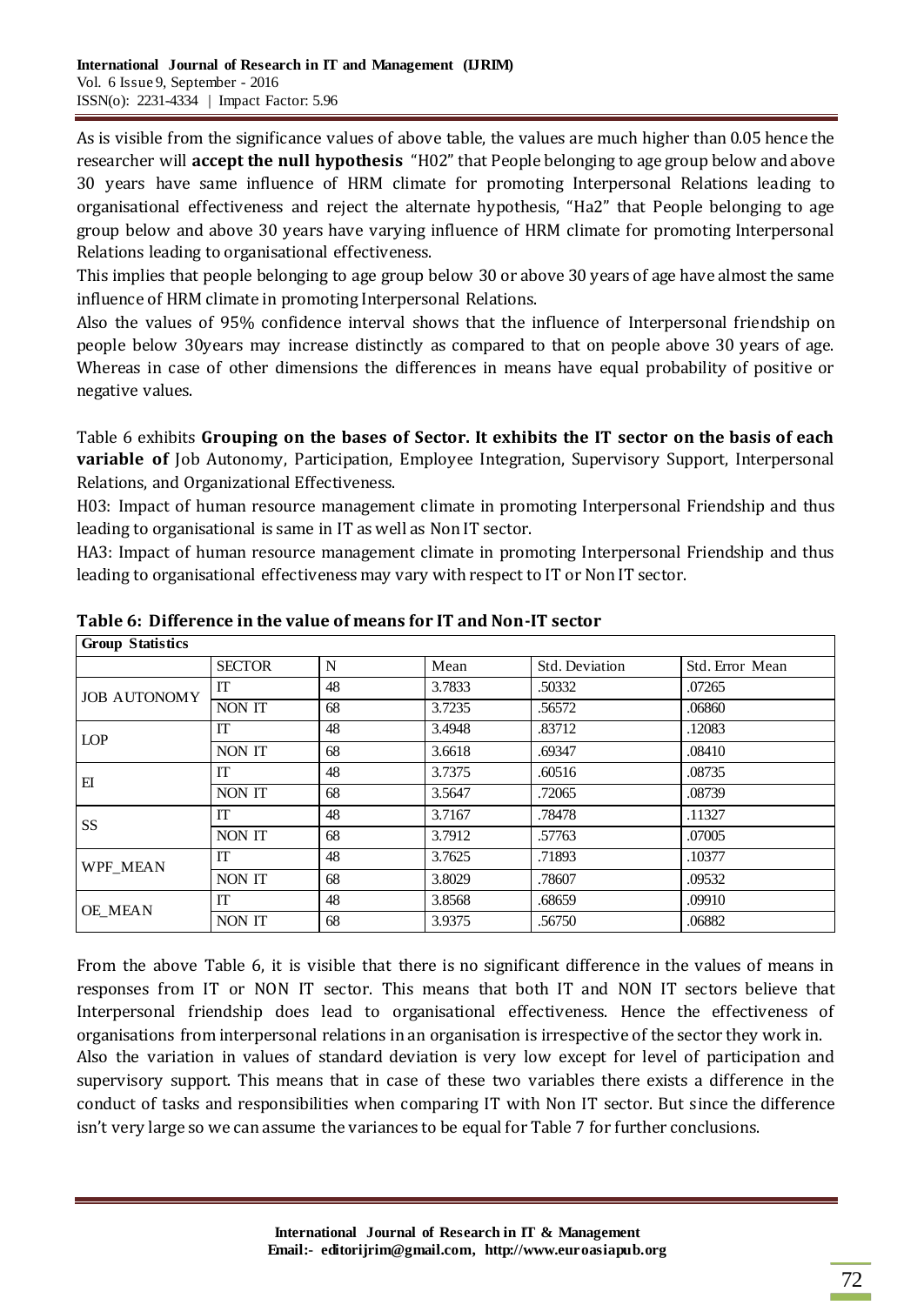#### **Table 7: Comparison of means for equal variances**

| <b>Independent Samples Test</b> |               |                         |      |             |                                   |           |            |                   |                         |
|---------------------------------|---------------|-------------------------|------|-------------|-----------------------------------|-----------|------------|-------------------|-------------------------|
|                                 |               | Levene's                |      |             | Test t-test for Equality of Means |           |            |                   |                         |
|                                 |               | for Equality of         |      |             |                                   |           |            |                   |                         |
|                                 |               | Variances               |      |             |                                   |           |            |                   |                         |
|                                 |               | $\overline{\mathrm{F}}$ | Sig. | $\mathbf t$ | $\mathrm{d}\mathrm{f}$            | Sig.      | Mean       |                   | 95% Confidence Interval |
|                                 |               |                         |      |             |                                   | $(2 -$    | Differe    | of the Difference |                         |
|                                 |               |                         |      |             |                                   | tailed    | nce        | Lower             | Upper                   |
|                                 |               |                         |      |             |                                   | $\lambda$ |            |                   |                         |
|                                 | Equal         | 1.616                   | .206 | .587        | 114                               | .559      | .05980     | $-.14218$         | .26179                  |
|                                 | variances     |                         |      |             |                                   |           |            |                   |                         |
| <b>Job Autonomy</b>             | assumed       |                         |      |             |                                   |           |            |                   |                         |
|                                 | Equal         |                         |      | .599        | 107.97                            | .551      | .05980     | $-13826$          | .25787                  |
|                                 | variances not |                         |      |             | $\overline{0}$                    |           |            |                   |                         |
|                                 | assumed       |                         |      |             |                                   |           |            |                   |                         |
|                                 | Equal         | 1.406                   | .238 | $-1.172$    | 114                               | .244      | $-16697$   | $-44931$          | .11536                  |
|                                 | variances     |                         |      |             |                                   |           |            |                   |                         |
| Level<br>Ofl                    | assumed       |                         |      |             |                                   |           |            |                   |                         |
| Participation                   | Equal         |                         |      | $-1.134$    | 88.926                            | .260      | $-16697$   | $-.45948$         | .12554                  |
|                                 | variances not |                         |      |             |                                   |           |            |                   |                         |
|                                 | assumed       |                         |      |             |                                   |           |            |                   |                         |
|                                 | Equal         | 3.956                   | .049 | 1.357       | 114                               | .177      | .17279     | $-0.07945$        | .42504                  |
|                                 | variances     |                         |      |             |                                   |           |            |                   |                         |
| <b>Employee</b>                 | assumed       |                         |      |             |                                   |           |            |                   |                         |
| <b>Integration</b>              | Equal         |                         |      | 1.398       | 110.51                            | .165      | .17279     | $-.07206$         | .41765                  |
|                                 | variances not |                         |      |             |                                   |           |            |                   |                         |
|                                 | assumed       |                         |      |             |                                   |           |            |                   |                         |
|                                 | Equal         | 8.103                   | .005 | $-589$      | 114                               | .557      | $-07451$   | $-0.32503$        | .17601                  |
|                                 | variances     |                         |      |             |                                   |           |            |                   |                         |
| <b>Supervisory</b>              | assumed       |                         |      |             |                                   |           |            |                   |                         |
| <b>Support</b>                  | Equal         |                         |      | $-.559$     | 81.463                            | .577      | $-.07451$  | $-.33948$         | .19046                  |
|                                 | variances not |                         |      |             |                                   |           |            |                   |                         |
|                                 | assumed       |                         |      |             |                                   |           |            |                   |                         |
|                                 | Equal         | .685                    | .409 | $-.283$     | 114                               | .778      | $-.04044$  | $-.32393$         | .24305                  |
|                                 | variances     |                         |      |             |                                   |           |            |                   |                         |
| <b>Interpersonal</b>            | assumed       |                         |      |             |                                   |           |            |                   |                         |
| <b>Relations Mean</b>           | Equal         |                         |      | $-.287$     | 106.56                            | .775      | $-.04044$  | $-0.31979$        | .23890                  |
|                                 | variances not |                         |      |             | 1                                 |           |            |                   |                         |
|                                 | assumed       |                         |      |             |                                   |           |            |                   |                         |
|                                 | Equal         | 1.030                   | .312 | $-.691$     | 114                               | .491      | $-.08073$  | $-0.31204$        | .15058                  |
|                                 | variances     |                         |      |             |                                   |           |            |                   |                         |
| Organizational                  | assumed       |                         |      |             |                                   |           |            |                   |                         |
| <b>Effectiveness</b>            | Equal         |                         |      | $-669$      | 88.779                            | .505      | $-0.08073$ | $-.32047$         | .15901                  |
|                                 | variances not |                         |      |             |                                   |           |            |                   |                         |
|                                 | assumed       |                         |      |             |                                   |           |            |                   |                         |

## **Table 4.3.3(b)**

Since the significance value is much larger than 0.05 hence the researcher will **accept the null hypothesis "H03"** which concludes that irrespective of sector of the organisation, Interpersonal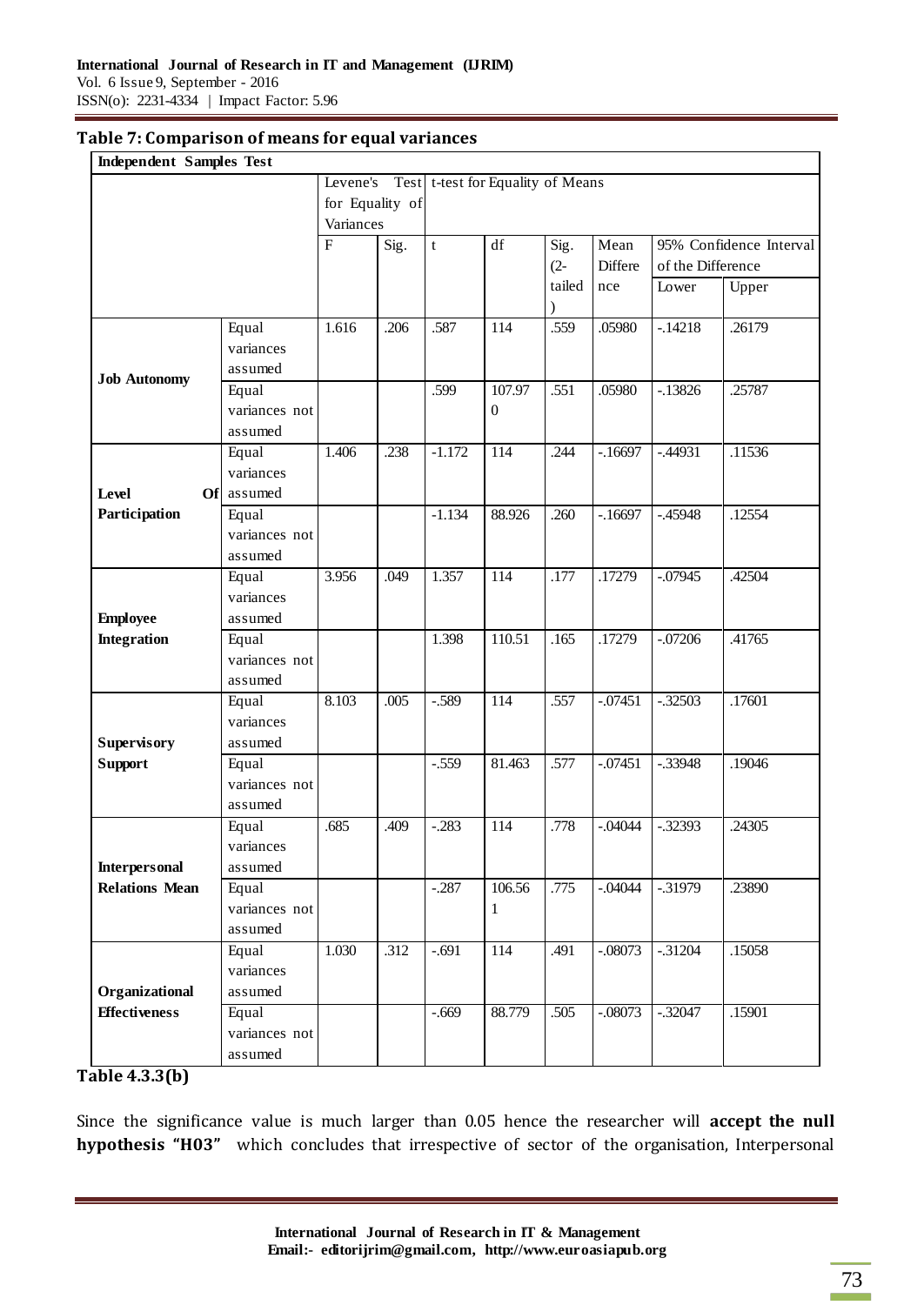Relations lead to organisational effectiveness in every aspect. The alternate Hypothesis "Ha3" stands rejected.

Also the values of confidence level intervals depict that there exist a possibility of variations in the impact of some variables when comparing IT with Non IT sectors. For example the impact of supervisory support and Interpersonal Relations may be more in IT sector in varying scenarios but at the same time the impact of employee integration and Job autonomy may be more in Non IT sector. Hence there cannot be any distinguished result based on sector of the industry chosen.

## Table 8 exhibits the Pearson correlation between the factors **Table 8: Correlation between the factors**

|                          |                | Job              | Level<br><b>Of</b> | <b>Employe</b>      | Superviso            | <b>Interperso</b>   | Organizatio         |
|--------------------------|----------------|------------------|--------------------|---------------------|----------------------|---------------------|---------------------|
|                          |                | <b>Autono</b>    | Participati        | $\mathbf{e}$        | ry                   | nal                 | nal                 |
|                          |                | my               | on                 | Integrati           | <b>Support</b>       | relations           | <b>Effectivenes</b> |
|                          |                |                  |                    | on                  |                      | Mean                | s Mean              |
| <b>Job Autonomy</b>      | Pearso         |                  | $.605^*$           | $.763$ <sup>*</sup> | .636                 | $.503*$             | $.576^*$            |
|                          | $\mathbf n$    |                  |                    |                     |                      |                     |                     |
|                          | Correl         |                  |                    |                     |                      |                     |                     |
|                          | ation          |                  |                    |                     |                      |                     |                     |
| Level<br>$\overline{of}$ | Pearso         | .605             |                    | $.542$ <sup>*</sup> | $.612$ <sup>**</sup> | $.413$ <sup>*</sup> | .456                |
| Participation            | $\mathbf n$    |                  |                    |                     |                      |                     |                     |
|                          | Correl         |                  |                    |                     |                      |                     |                     |
|                          | ation          |                  |                    |                     |                      |                     |                     |
| <b>Employee</b>          | Pearso         | $.763***$        | $.542$ **          |                     | $.441$ **            | $.395***$           | .494                |
| <b>Integration</b>       | n              |                  |                    |                     |                      |                     |                     |
|                          | Correl         |                  |                    |                     |                      |                     |                     |
|                          | ation          |                  |                    |                     |                      |                     |                     |
| <b>Supervisory</b>       | Pearso         | $.636^{**}$      | $.612$ **          | $.441**$            |                      | $.529$ **           | $.642$ **           |
| <b>Support</b>           | $\mathbf n$    |                  |                    |                     |                      |                     |                     |
|                          | Correl         |                  |                    |                     |                      |                     |                     |
|                          | ation          |                  |                    |                     |                      |                     |                     |
| <b>Interpersonal</b>     | Pearso         | $.503***$        | $.413***$          | $.395***$           | $.529$ **            |                     | $.646*$             |
| relations Mean           | $\mathbf n$    |                  |                    |                     |                      |                     |                     |
|                          | Correl         |                  |                    |                     |                      |                     |                     |
|                          | ation          |                  |                    |                     |                      |                     |                     |
| Organizational           | Pearso         | $.576***$        | $.456^{*}$         | $.494^{**}$         | $.642$ **            | $.646*$             |                     |
| <b>Effectiveness</b>     | $\mathbf n$    |                  |                    |                     |                      |                     |                     |
| <b>Mean</b>              | Correl         |                  |                    |                     |                      |                     |                     |
|                          | ation          |                  |                    |                     |                      |                     |                     |
|                          | $\overline{N}$ | $\overline{116}$ | 116                | 116                 | 116                  | $\overline{116}$    | 116                 |

\*\*. Correlation is significant at the 0.01 level (1-tailed).

The above Table 8 shows that the relationships amongst all the variables are significant since level of significance is below .05 for each correlation. From the table it is visible that employee Integration is highly correlated with job autonomy since the Pearson Correlation value is above .700, whereas it is poorly correlated with Interpersonal Friendship that prevail in the organisation. Overall it can be seen that Interpersonal Relations and organisational effectiveness are moderately correlated to the dimensions defined under HRM climate

Table9 exhibits the Regression analysis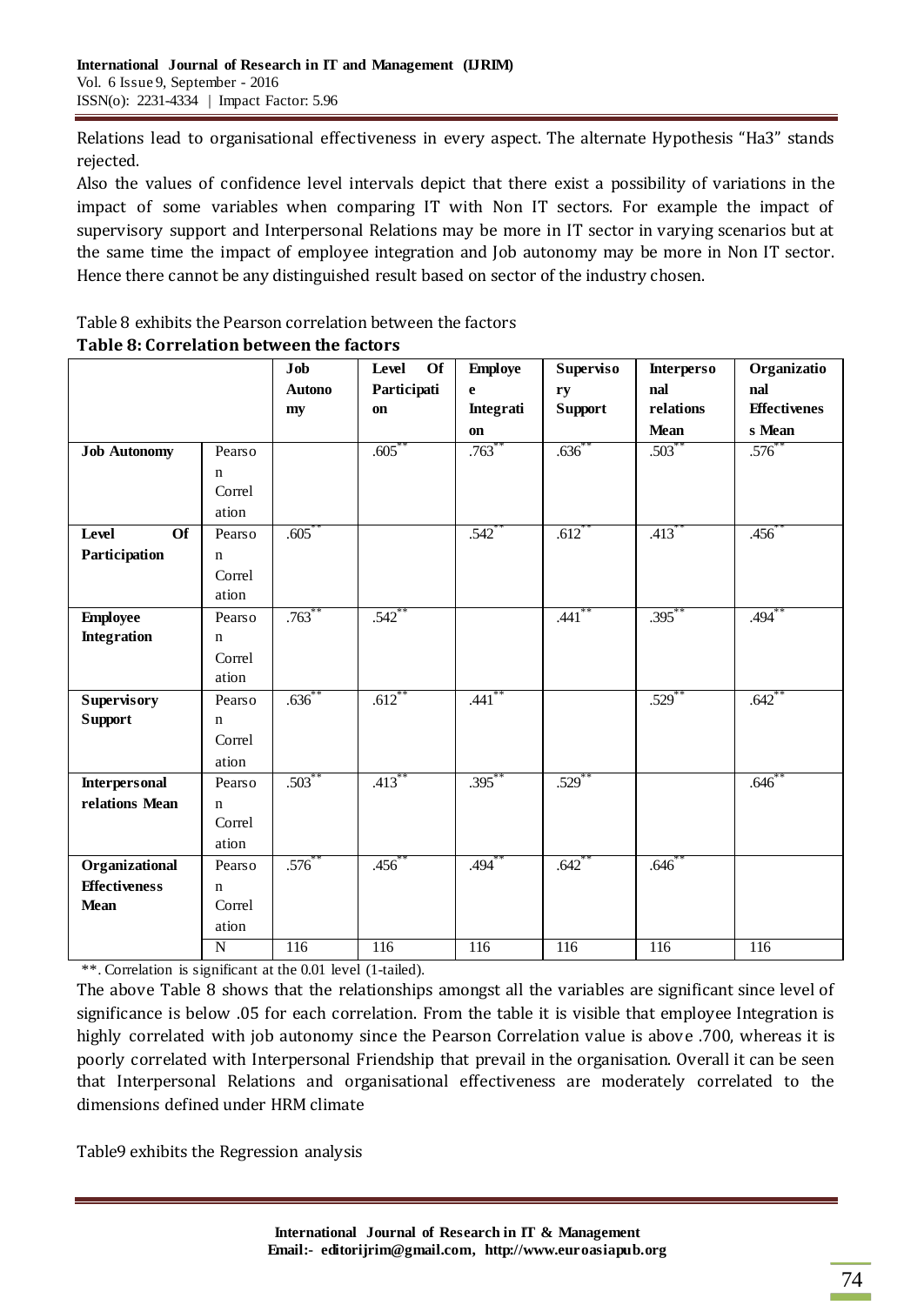**Independent Variable:** Human resource management Climate (Job Autonomy, Level of Participation, Supervisory Support, Employee Integration)

**Dependent Variable:** Interpersonal Friendship

## **Step 1:Hypothesis**

**H04:** Human resource management climate facilitates Interpersonal friendship. **HA4:** Huma resource management climate does not facilitate Interpersonal friendship.

**Step 2: Significance Level** = 0.05

**Step 3: Critical Values & Rejection Region** Reject the Null hypothesis if p-value <= 0.05

# **Step4: Results**

# **Table 9: Variation in Interpersonal Relation with respect to the impact of human resource climate**

| Model Summary <sup>t</sup> |                |          |                          |                            |  |  |  |  |  |  |
|----------------------------|----------------|----------|--------------------------|----------------------------|--|--|--|--|--|--|
| Model                      | 1X             | R Square | <b>Adjusted R Square</b> | Std. Error of the Estimate |  |  |  |  |  |  |
|                            | $.574^{\rm a}$ | .329     | .305                     | .63024                     |  |  |  |  |  |  |

The value of R square from the above Table 9 shows that only 32% of variation in Interpersonal friendship is explained through impact of HRM climate in an organisation.

| Table 10: Regression analysis between independent and dependent variables |  |
|---------------------------------------------------------------------------|--|
|---------------------------------------------------------------------------|--|

| Coefficients <sup>a</sup> |                     |                                    |            |              |       |      |
|---------------------------|---------------------|------------------------------------|------------|--------------|-------|------|
| Model                     |                     | <b>Unstandardized Coefficients</b> |            | Standardized |       | Sig. |
|                           |                     |                                    |            | Coefficients |       |      |
|                           |                     | B                                  | Std. Error | <b>Beta</b>  |       |      |
|                           | (Constant)          | .815                               | .423       |              | 1.927 | .057 |
|                           | <b>Job Autonomy</b> | .308                               | .199       | .220         | 1.551 | .124 |
|                           | Of<br>Level         | .043                               | .107       | .043         | .405  | .686 |
|                           | Participation       |                                    |            |              |       |      |
|                           | <b>Employee</b>     | .061                               | .138       | .054         | .441  | .660 |
|                           | <b>Integrity</b>    |                                    |            |              |       |      |
|                           | <b>Supervisory</b>  | .383                               | .124       | .339         | 3.083 | .003 |
|                           | <b>Support</b>      |                                    |            |              |       |      |

**a. Dependent Variable: Interpersonal Relations Mean**

In the above Table 10 since the value of level of significance is greater than .05 hence the researcher **accept the Null hypothesis.** The positive value of beta standardised coefficients means that the effect of human resource management climate on Interpersonal friendship is positive.

Through the output of regression analysis we can conclude that human resource management climate does facilitate Interpersonal friendship. This means that Interpersonal Relations are not dependant on the type of climate provided within an organisation.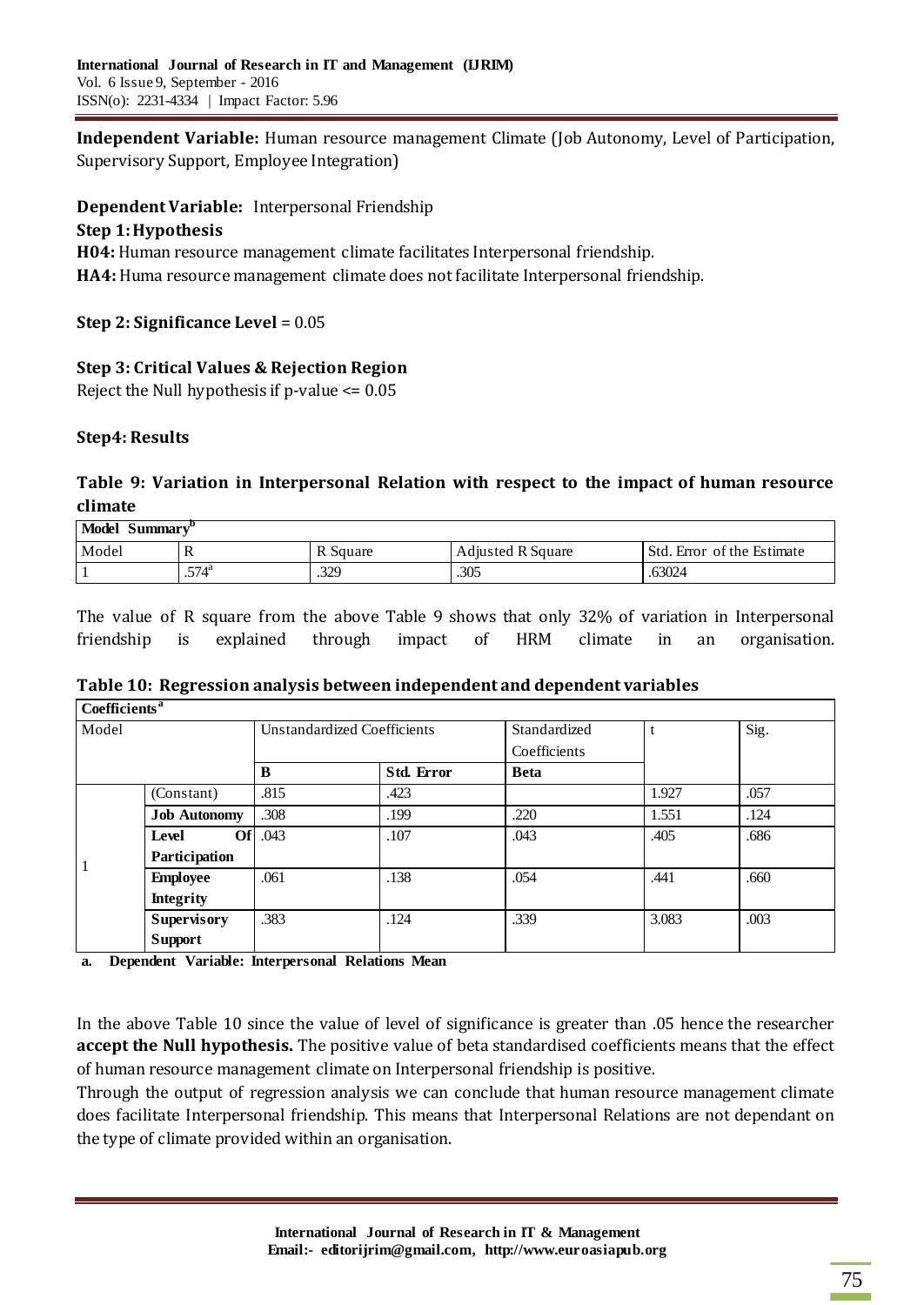# **Independent Variable:** Interpersonal Friendship

**Dependent Variable:** Organisational Effectiveness

## **Step 1: Hypothesis**

**H05:** Interpersonal Friendship does not lead to organisational effectiveness

**HA5:** Interpersonal Friendship leads to organisational effectiveness

#### **Step 2: Significance Level** = 0.05

## **Step 3: Critical Values & Rejection Region**

Reject the Null hypothesis if p-value <= 0.05

## **Step4: Results**

#### **Table 11: Variation in independent variable through the effect of interpersonal relations**

| Model Summary |                   |          |                   |                            |  |  |
|---------------|-------------------|----------|-------------------|----------------------------|--|--|
| Model         |                   | R Square | Adjusted R Square | Std. Error of the Estimate |  |  |
|               | .646 <sup>a</sup> | .418     | .412              | .47368                     |  |  |

**a. Predictors: (Constant), Interpersonal Relations Mean**

## **b. Dependent Variable: Organizational Effectiveness Mean**

## **Table 4.5.2(a)**

The above Table 11 shows that value of R square is .418 which means that about 40% of variation in independent variable i.e. organisational effectiveness is explained through the effect of Interpersonal Relations.

| Table 12: Relation between Interpersonal friendship and organizational effectiveness |  |  |
|--------------------------------------------------------------------------------------|--|--|
|                                                                                      |  |  |

| Coefficients <sup>a</sup> |                                  |                             |            |              |       |      |
|---------------------------|----------------------------------|-----------------------------|------------|--------------|-------|------|
| Model                     |                                  | Unstandardized Coefficients |            | Standardized |       | Sig. |
|                           |                                  |                             |            | Coefficients |       |      |
|                           |                                  |                             | Std. Error | Beta         |       |      |
|                           | (Constant)                       | 1.904                       | .226       |              | 8.444 | .000 |
|                           | Interpersonal<br>friendship Mean | .528                        | .058       | .646         | 9.041 | .000 |

**a. Dependent Variable: Organizational Effectiveness Mean**

The value of significance level (.000) shows that the relation between Interpersonal friendship and organisational effectiveness is significant. Also the positive value of beta standardised coefficients shows that the relation between Interpersonal friendship and organisational effectiveness is positive Hence the researcher will **reject the null hypothesis** and conclude that Interpersonal friendship does lead to organisational effectiveness. This means that for organisations to be effective, Interpersonal Relations must prevail in the organisations.

## **SUMMARY OF FINDINGS**

The reliability test helps in determining the authenticity of the data. The reliability of the responses collected is above .840 for all the three major variables. This means that the data collected is highly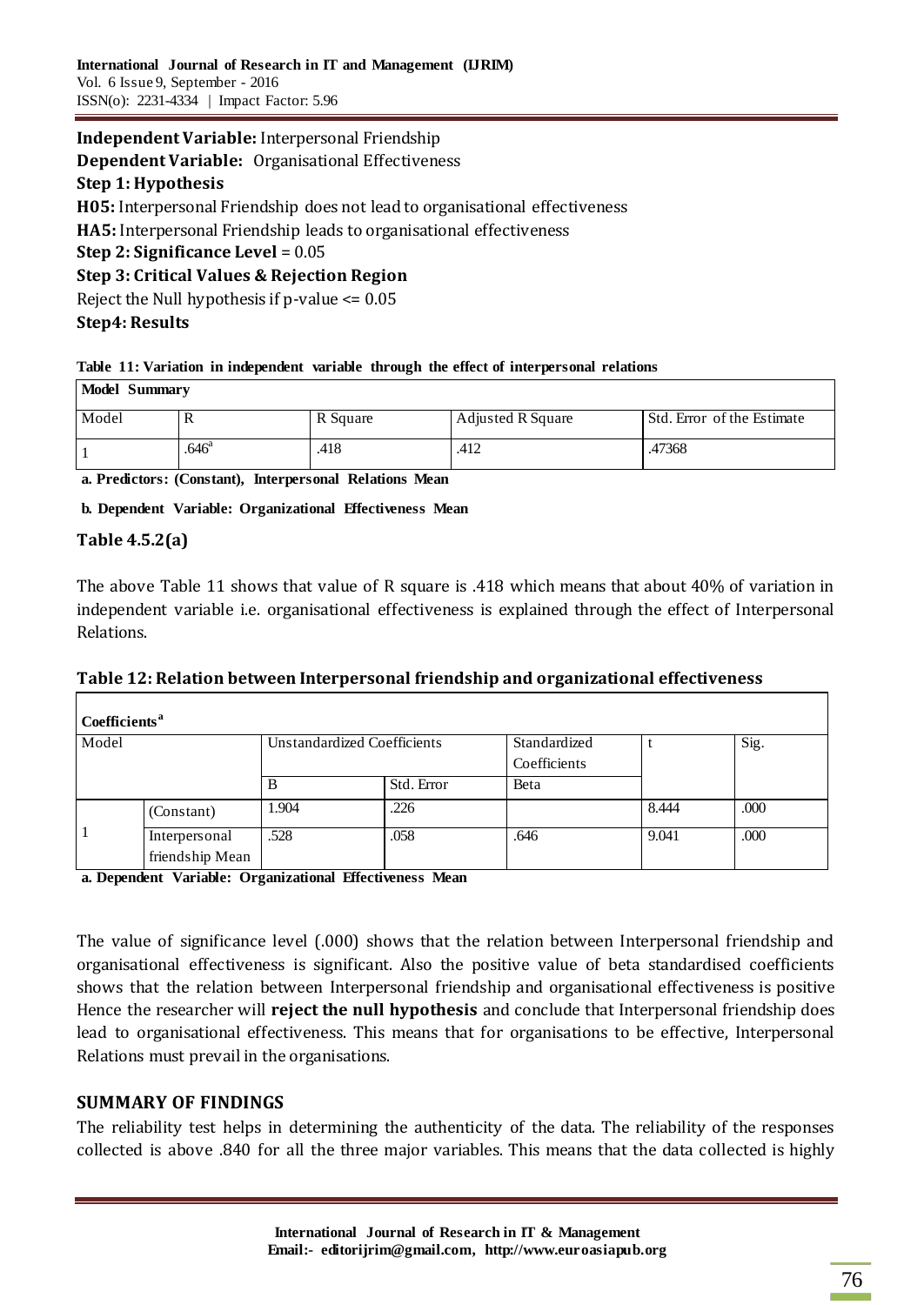reliable and authentic. This also facilitates the further use of data for carrying out detailed analysis of the data for interpreting the required results.

The data is collected from 116 respondents of which 73 are males. Most respondents have their age ranging from 21-30 years while very few have their age ranging from 31-40 and 41-50. Lastly the third demographic chosen was sector of industry that respondents belong to. The data is collected from a variety of sectors with maximum responses received from IT sector followed by Healthcare and then Education.

The descriptive analysis of the data depicted that the most responses received have their average mean ranging from 3.4-3.9. This means that most respondents have a neutral view point over the defined variables in the research.

The highest average mean attained is that for Organisational Effectiveness, which means that most respondents feel that their organisation is serving effectively towards their individual as well as organizational needs.

The lowest average mean of 3.4 was received for the variable Level of Participation. This means that out of all the variables, this is the variable in which the respondents are least satisfied from their organisation. This means that the majority of respondents feel that their level of participation in the working of their organisation is not up to their expectations.

When the data was analysed by categorizing in on the bases of gender, it was observed that there was no significance differences in the responses received from males and females. This means that the perception that males and females have towards various dimensions that served our topic of research is comparable and there lied no contrasting differences in the perceptions of males versus females.

Through independent sample T test, it was confirmed that males and females have same perception in regard to Interpersonal Relations. Hence the first hypothesis that was assumed in research methodology was accepted and confirmed by the conduct of independent sample T test.

Second case where grouping was done on the bases of age, results showed no difference in the responses of people belonging to age group below 30 and above 30 years.

Also when grouped on the bases of sector, the grouping was carried out in reference to IT sector since maximum responses were from this sector. So it was found that category of sector also made no difference in the perception of people. People belonging all kinds of sector agreed upon the fact that Interpersonal friendship does lead to organisational effectiveness.

The values of Pearson correlation for various dimensions showed that the relation between all the dimensions is significant with the value of significance ranging below 0.05 for each correlation between the dimensions.

The results showed that out of all the factors, Job Autonomy is highly correlated with Employee Integration and vice a versa whereas it is moderately correlated with rest of the dimensions. Similarly Level Of Participation is moderately correlated with all the dimensions with Pearson values ranging between  $.413$   $.605$ 

The least value of correlation observed is between Interpersonal Relations and Employee Integration. This means these two dimensions are poorly correlated. This can be interpreted such that the practice of employee integration in an organisation has no major effect on Interpersonal Relations that may prevail in an organisation.

Once the correlation between the dimensions was discovered to be significant, it was easier to find the level of variation that dimensions experienced because of their correlation with other dimensions. This was conducted through regression analysis. In the conduct of this analysis, the dimensions of human resource management climate i.e. Job Autonomy, Level of Participation, Supervisory Support, and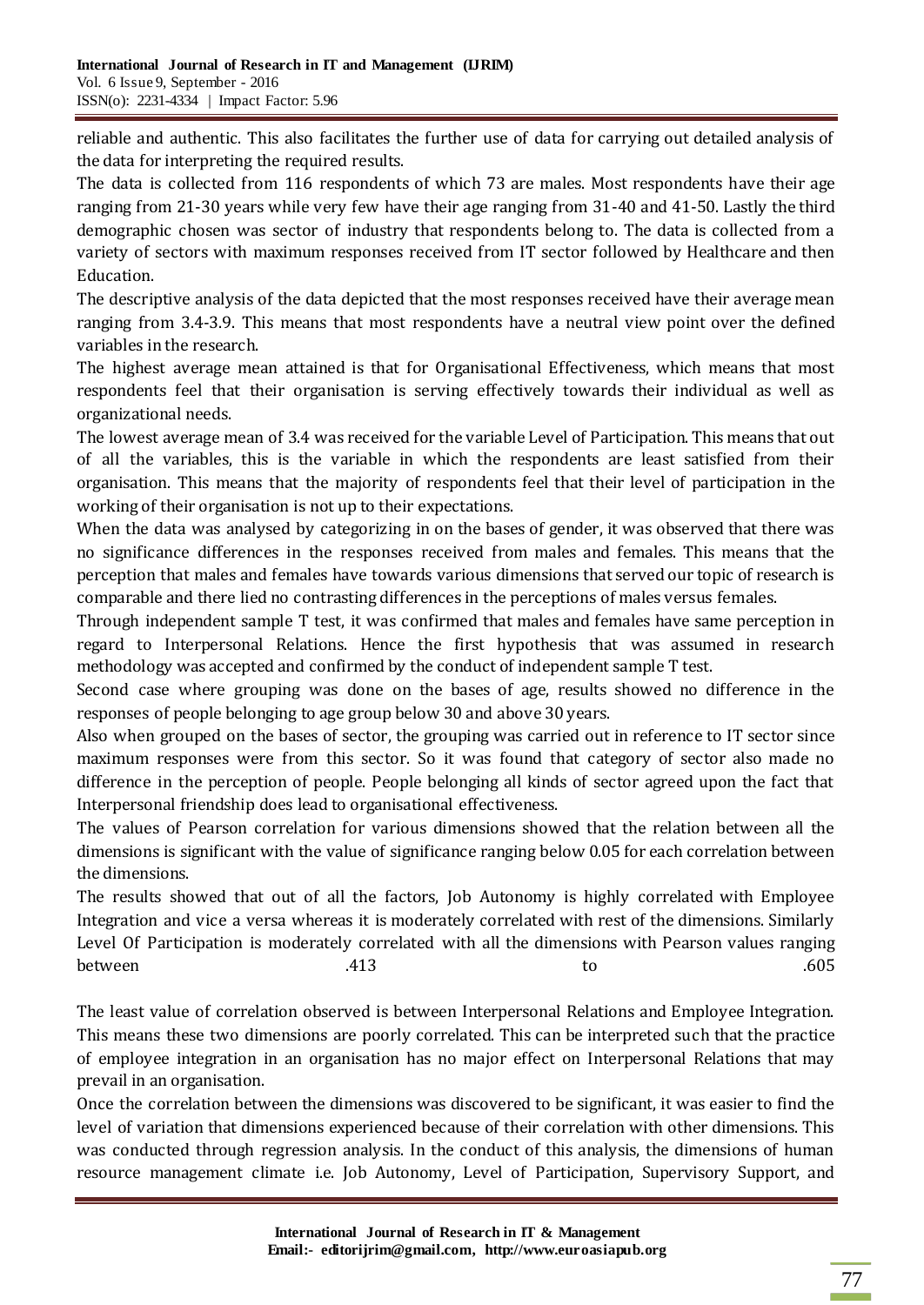Employee Integration were considered to be independent variables and their effect on the other 2 variables was studied.

In first case, the effect of human resource management climate on Interpersonal friendship was observed. The results showed that only 30% of total variation in Interpersonal friendship was explained through effect of human resource management climate in an organisation although the value on beta coefficients showed that the relation between these dimensions is positive. Hence we concluded that development of Interpersonal Relations in an organisation are not dependent on the human resource management climate that prevails within an organisation.

In the second case where we determined the effect of Interpersonal Relations on organisational effectiveness, it was found that about 40% of variation in organisation effectiveness is explained due to Interpersonal Relations that prevail in any organisation. Hence we concluded that for organisations to be effective, Interpersonal Relations must prevail in an organisation.

## **CONCLUSION:**

The study shows that the male versus female perception towards Interpersonal Relations is similar as per the analysis. Also the HRM climate set up by human resources department in each and every organisation has no major effect on Interpersonal Relations that develop in an organisation. But it must be noted that Interpersonal friendship in return do effect organisational effectiveness. This means that for the organisations to be effective it is necessary for the management to promote Interpersonal Relations in an organisation.

## **REFRENCES:**

Ashforth, B.E. (1985). Climate formation: Issues and extensions. Academy of Management Review, 10, 837-847.

Asgharian, R., Yusoff, R., Mazhari,M., Mardani, A., and Soltan, E.K. (2013). Examining the Effect of Workplace Friendships and Job Embeddedness on Turnover intentions (The Case of Mashhad as a Tourist Destination in Iran), International Journal of Business and management Invention, [www.ijbmi.org.](http://www.ijbmi.org/), Vol. 2, pp. 17-25.

Ali, A. and Patnaik,B. (2014). Influence of Organizational Climate and Organizational Culture on Managerial Effectiveness: An Inquisitive Study. The Carrington Rand Journal of Social Sciences, Vol.1,pp.1-20.

**Bennette, J., Owers, M., Pitt, M. and Tucker, M.,** (2010). *Interpersonal impact of social networking*. Property Management, Vol. 28 Issue: 3, pp.138 – 148

Berman, E. M., West, J. P., & Richter, N. M. (2002*). Interpersonal relations: Friendship patterns and consequences (according to managers)*. *Public Administration Review*, 62(2), 217-230. Burke W. W., & Litwin, G. H. (1992). A causal model of organisational performance and change. *Journal* 

*of Management*, 18(3), 523-545.

Buunk, B. P., Doosje, B. J., Liesbeth, G., Job Autonomyns, J. M., & Hopstaken, L. E. M. (1993). Perceived reciprocity, social support, and stress at work: The role of exchange and communal orientation. *Journal of Personality & Social Psychology*, 65(4), 801-811.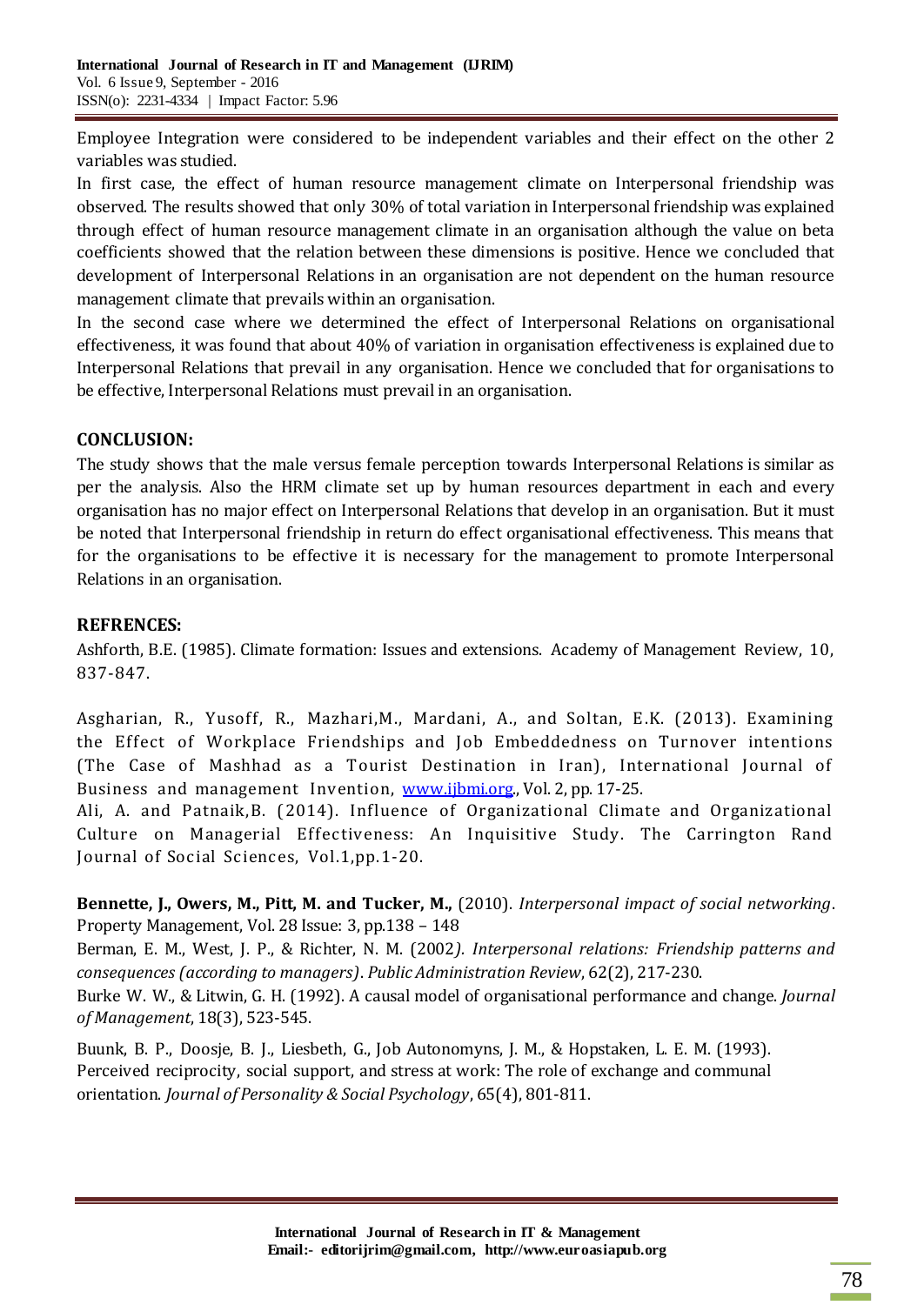Barker, R. (1994). `Relative utility of culture and climate analysis to an organizational change agent: an analysis of general dynamics, electronics division. International Journal of OrganizationalAnalysis, 2(1), 68-87.

Bosque, D. (2013) "Will you be my friend? Social networking in the Interpersonal", *New Library World,* Vol. 114 Iss: 9/10, pp.428 – 442.

Campbell, F. (2003). A two-way partnership. *Pottery in Australia*, 42(3), 80-81.

Chun‐Te Lin, (2010) "Relationship between job position, job attributes, and workplace friendship: Taiwan and China", *Journal of Technology Management in China*, Vol. 5 Iss: 1, pp.55 – 68.

[D'Cruz,](http://www.emeraldinsight.com/action/doSearch?ContribStored=D%27Cruz%2C+P) [P. and Noronha,](http://www.emeraldinsight.com/action/doSearch?ContribStored=Noronha%2C+E) E. (2011) "The limits to Interpersonal friendship: Managerialistic human resource management and bystander behaviour in the context of Interpersonal bullying", *Employee Relations*, Vol. 33 Iss: 3, pp.269 – 288.

Dhar, U., Dhar, S. & Jain, P. (2012). Managerial Effectiveness Scale. National Psychological Corporation, Agra, India.

Dickie, C. (2009). Exploring Interpersonal Relations in Business: Cultural Variations of Employee Behaviour, *Research and Practice in Human Resource Management*, 17(1), 128-137.

Dorthe, D.H., Richard. B., Borge, O.M. & Jorgen, L. (2008). How Failure to Align Organisational Climate and Leadership Style Affects Performance. Management Decisions, 46(3), 258-266.

Ellingwood, S. (2001). The collective advantage: Contrary to popular belief, Interpersonal Relations boost profit. *Gallup Management Journal*, 1(3), 1-2.

Farrell, T. (1998). Critical Relations in ELT teacher development. Prospect, 13(2), 78-88.

Hatch, M. (1993). The dynamics of organizational culture. Academy of Management Review, 18(4), 657-676.

Lewin,K., Lippitt, R. and White, R.K. (1939). Patterns of Agressive Behaviour in Experimentally Created "Social Climates". Journal of Social Psychology, Vol.10, pp. 271 - 299.

Moran, E.T. & Volkwein, J.F. (1992). The cultural approach to the formation of organizational climate, Human Relations, 45, 19-47.

Margerison, C. (1981). Where'd you learn to be a manager? Supervisory Management , 26(2), 40-53.

Mullins, L.J. (1995). Hospitality Management: A Human Resources Approach. Harlow, Essex: Longman Schein, E.H. (1985), Organizational Culture and Leadership, Jossey-Bass, San Francisco, CA. Sackman, S. (1991). Uncovering culture in organizations. Journal of Applied Behavioural Science, 27(3), 295-317.